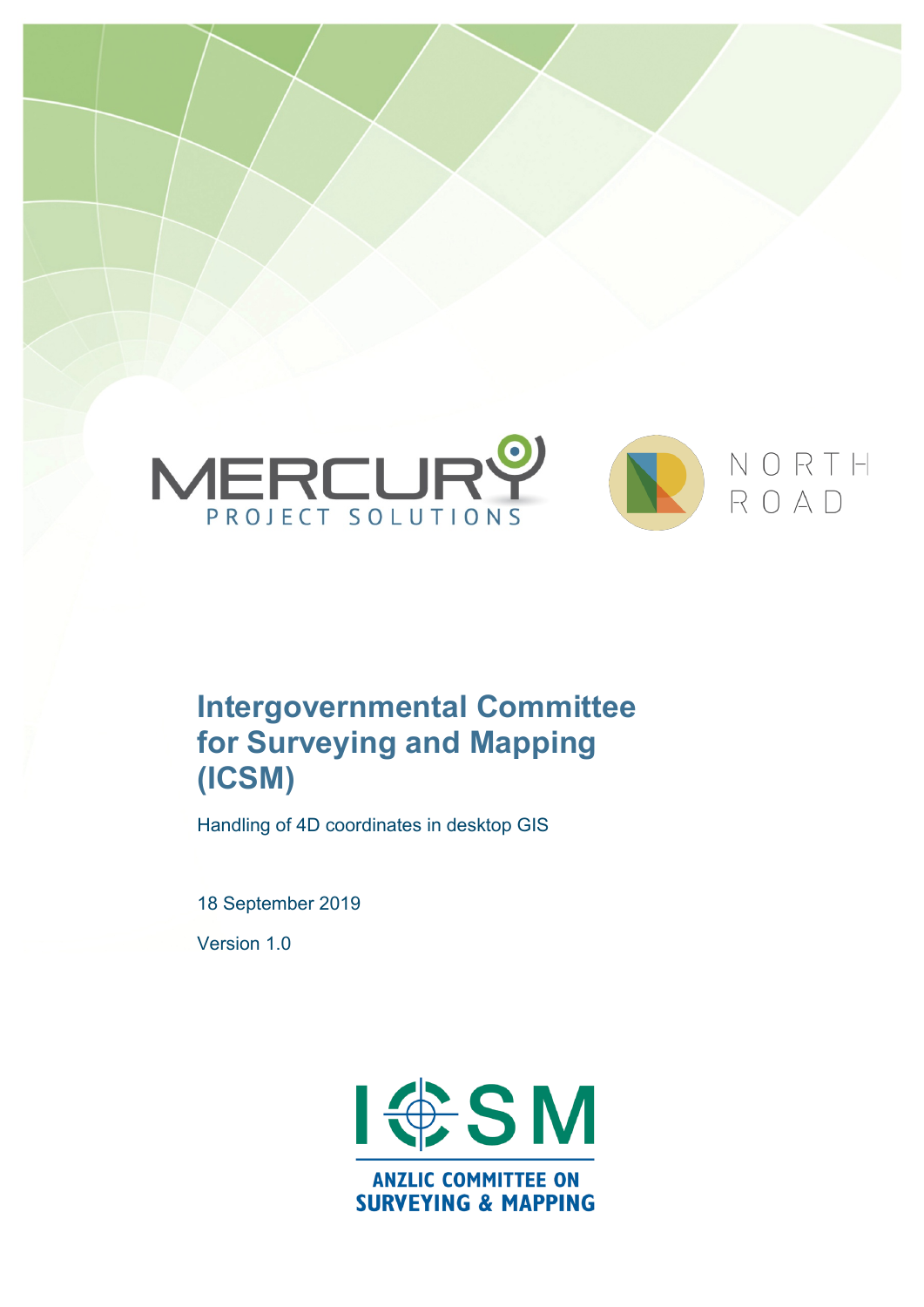

### Document Approval:

| <b>Project Manager</b> | <b>Executive Sponsor</b> |
|------------------------|--------------------------|
| Signed                 | Signed                   |
|                        |                          |
| Date                   | Date                     |

#### Document Control

|     | Version Primary Author(s)                                                | <b>Description</b>                                                                                    | Date<br><b>Completed</b> |
|-----|--------------------------------------------------------------------------|-------------------------------------------------------------------------------------------------------|--------------------------|
| 0.2 | Nyall Dawson, Maurits van der Initial Draft (for client review)<br>Vlugt |                                                                                                       | 16 Sept 2019             |
| 1.0 | Vlugt                                                                    | Nyall Dawson, Maurits van der Final version, incorporating feed-17 Sept 2019<br>back from Esri & ICSM |                          |

#### Document Location

/Users/mauritsvandervlugt/Google Drive/GMIWG QGIS development/WP4 Working/ICSM WP4 report v1.0.docx

### **Distribution**

| <b>Copy No Holder or Location</b> | <b>Purpose</b> |
|-----------------------------------|----------------|
|                                   |                |
|                                   |                |

Mercury Project Solutions Pty Ltd (MercuryPS) has prepared this document in good faith based on the information provided to it, and has endeavoured to ensure that the information in this document is correct. However, many factors outside MercuryPS's current knowledge or control affect the recipient's needs and project plans. MercuryPS does not warrant or represent that the document is free from error or omissions and does not accept liability for any errors or omissions. To the fullest extent possible MercuryPS expressly excludes any express or implied warranty as to condition, fitness, merchantability or suitability of this document and limits its liability for direct or consequential loss at MercuryPS's option to re-supplying the document or the cost of correcting the document. In no event shall MercuryPS's responses to questions or any other information in this document be deemed to be incorporated into any legally binding agreement without the express written consent of an officer of MercuryPS.

The information in this document is proprietary, confidential and an unpublished work and is provided upon the recipient's promise to keep such information confidential and for the sole purpose of the recipient evaluating MercuryPS's products/services. In no event may this information be supplied to third parties without MercuryPS's written consent. The following notice shall be reproduced on any copies permitted to be made:

© Mercury Project Solutions Pty Limited.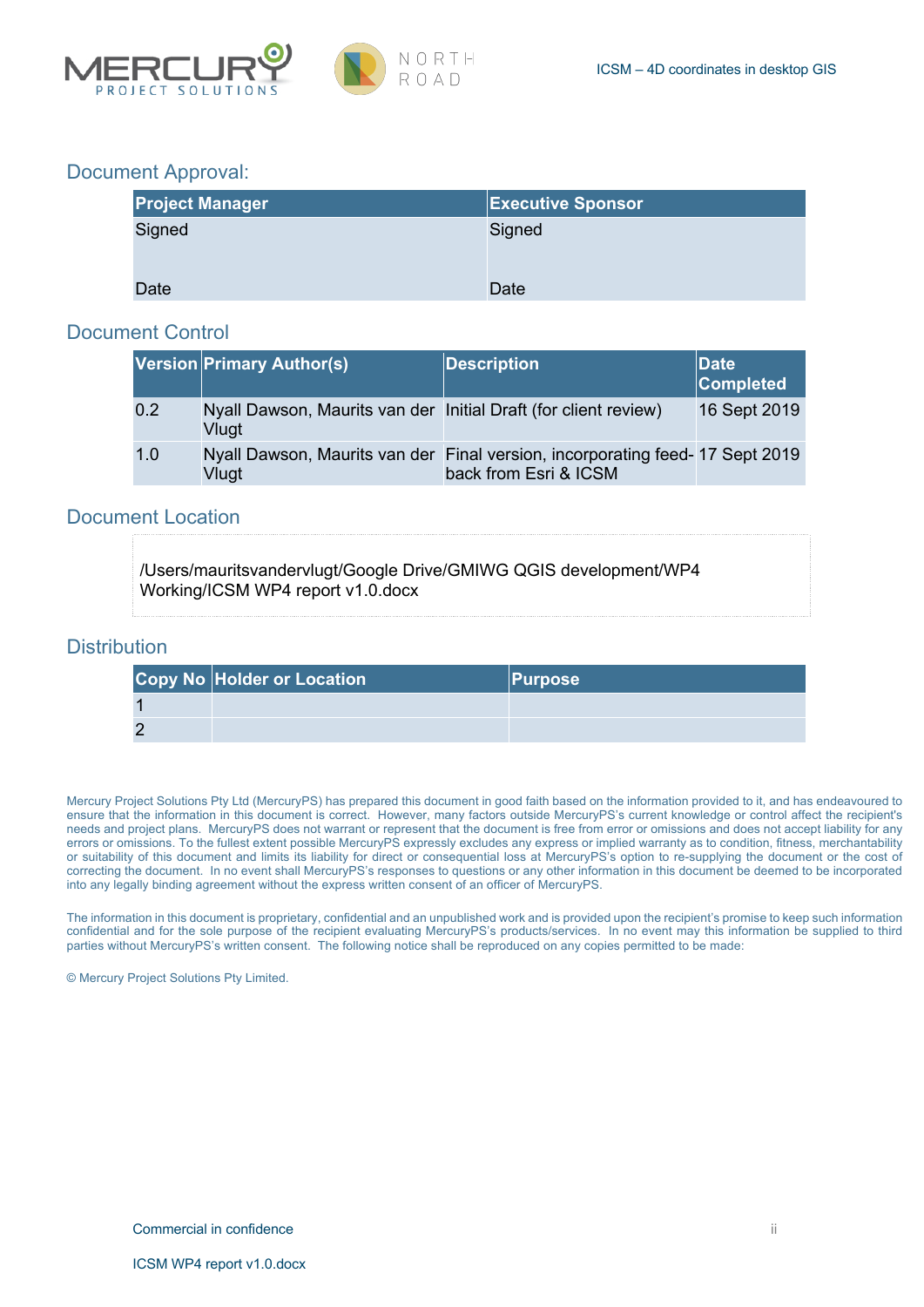



# **Contents**

| 1              |                               |  |
|----------------|-------------------------------|--|
| 1.1            |                               |  |
| 1.2            |                               |  |
| 1.3            |                               |  |
| $\overline{2}$ |                               |  |
| 2.1            |                               |  |
| 2.2            |                               |  |
| 3              |                               |  |
| 3.1            |                               |  |
| 3.2            |                               |  |
| 3.3            |                               |  |
| 3.4            |                               |  |
| 3.5            |                               |  |
| 3.6            |                               |  |
| 3.7            |                               |  |
| 3.8            |                               |  |
| 3.9            |                               |  |
| 3.10           |                               |  |
| 3.11           |                               |  |
| 3.12           |                               |  |
| 3.13           |                               |  |
| 3.14           |                               |  |
| 3.15           |                               |  |
| 3.16           |                               |  |
| 4              | Summary and recommendations26 |  |
| 4.1            |                               |  |
| 4.2            |                               |  |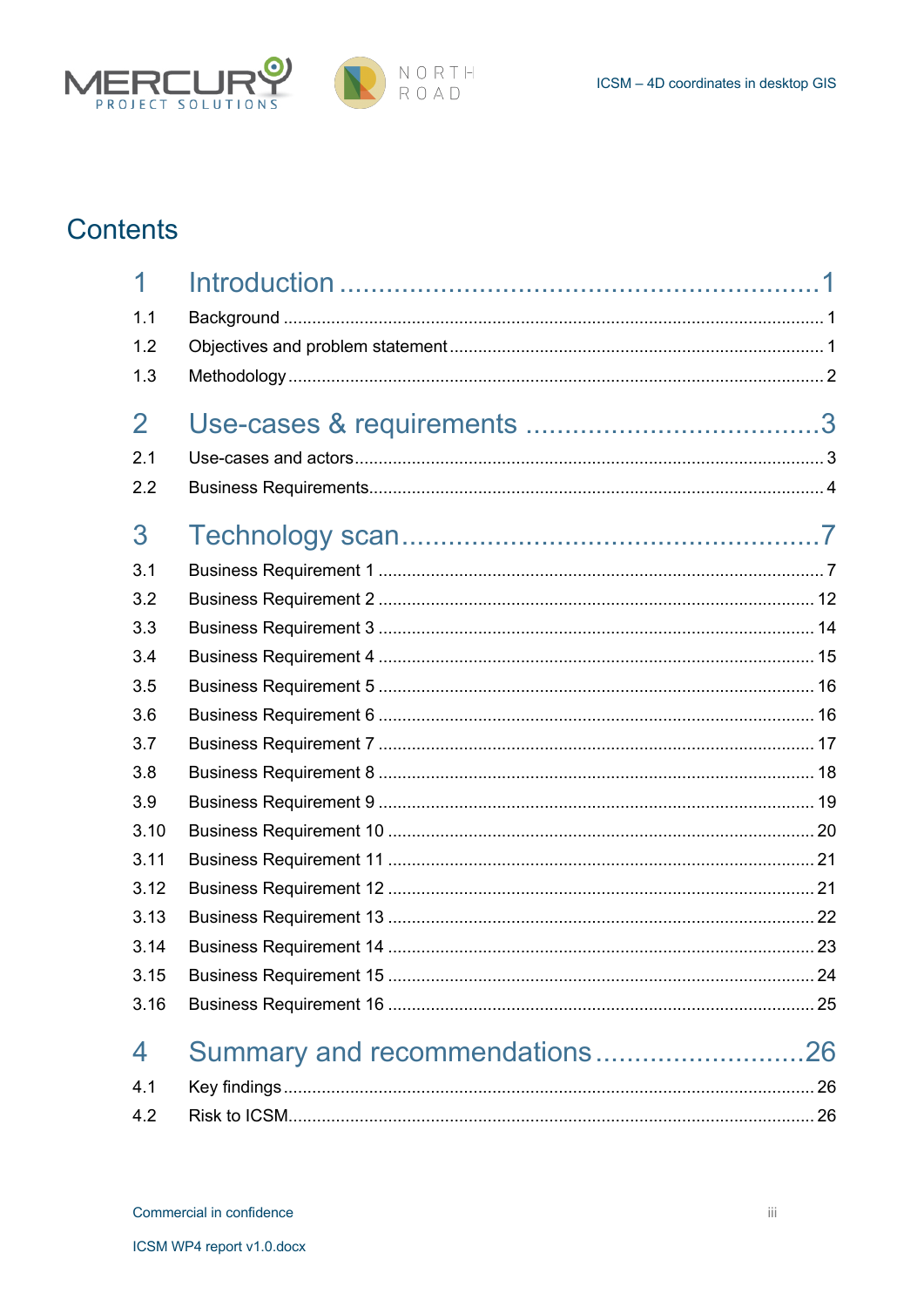



| 4.3  |                                      |  |
|------|--------------------------------------|--|
| 5    |                                      |  |
| 5.1  |                                      |  |
| 5.2  |                                      |  |
| 5.3  |                                      |  |
| 5.4  |                                      |  |
| 5.5  |                                      |  |
| 5.6  |                                      |  |
| 5.7  |                                      |  |
| 5.8  |                                      |  |
| 5.9  |                                      |  |
| 5.10 |                                      |  |
| 5.11 |                                      |  |
| 5.12 |                                      |  |
| 5.13 |                                      |  |
| 5.14 |                                      |  |
| 5.15 |                                      |  |
| 6    | Appendix 2: Workshop participants 34 |  |
| 7    |                                      |  |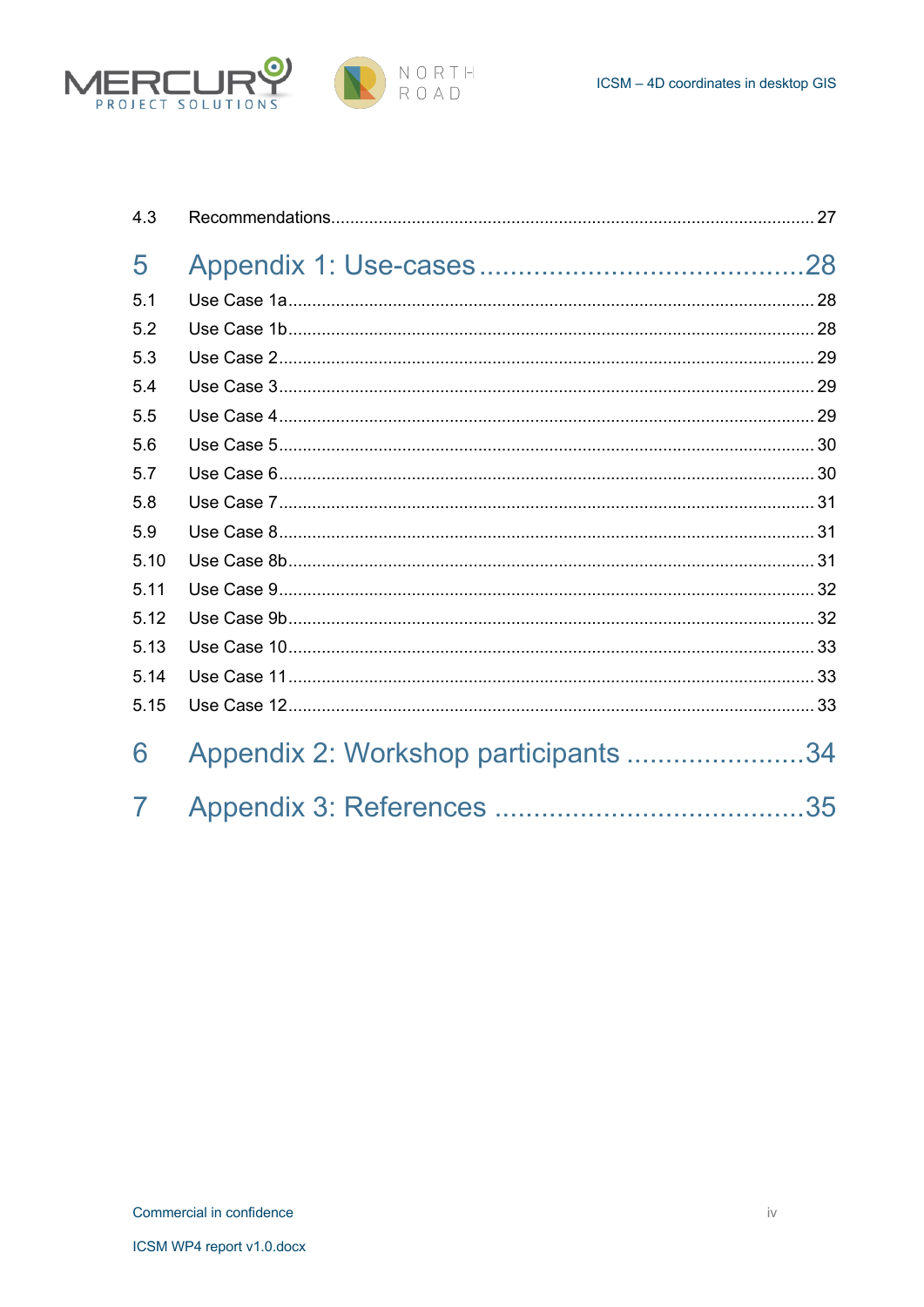



## 1 Introduction

## 1.1 Background

In 2019, ICSM contracted North Road (NR), with Mercury Project Solutions (MPS) in a Project Management role to perform the necessary updates to QGIS and some of its underlying libraries, to make QGIS' handling of GDA2020 coordinate transformations easier and more transparent to QGIS users, and also to use this as a 'best practice' example for commercial software vendors.

This work was completed in August 2019, delivering full GDA2020 compatibility and functionality to QGIS users, and the underlying libraries (PROJ and GDAL) that drive many other software applications.

The next step for ICSM's datum modernisation initiative is the implementation of a dynamic, time dependent datum, known as the Australian Terrestrial Reference Frame (ATRF).

It will be increasingly important to understand that latitude and longitude coordinates do not define a unique location unless the related time stamp is also identified. At best, a coordinate without datum is ambiguous and may even be meaningless. In 2020, the dynamic datum will establish a different kind of location reference system that will continually model the movement of the Australian continent.

The new dynamic (ATRF) datum will bring with it the need to create and work with timetagged coordinates. New processes and tools to collect, manage, integrate and disseminate spatial information will therefore be required. This is in addition to, and cannot be seen separate from, the implementation of the new static datum, GDA2020, which is currently under way.

For a successful implementation, geospatial software will need to be able to manage and transform dataset with a time dependent (4D) datum.

## 1.2 Objectives and problem statement

While the initial work commissioned by ICSM was focused on the static GDA2020 datum, in the process of completing this work it was identified that research needed to be undertaken to ascertain the impact of a dynamic, time-dependent datum within geospatial software. Specifically, regarding the potential impacts this has on the day-to-day operation of geospatial desktop applications, and the underlying standards, formats and specifications which this depends upon.

Earlier research (van der Vlugt, 2018) indicates that the Australian dynamic datum (ATRF) will start having significant user impact from 2023 onwards. Thus, the question for ICSM is:

*"After GDA2020 capability is made available to the Oceania community through QGIS, will a similar investment be required to get QGIS and/or other GIS desktop products to support time-based coordinates and ATRF in a timely manner, or will the market respond in time (i.e. by 2023) without the need for intervention?"*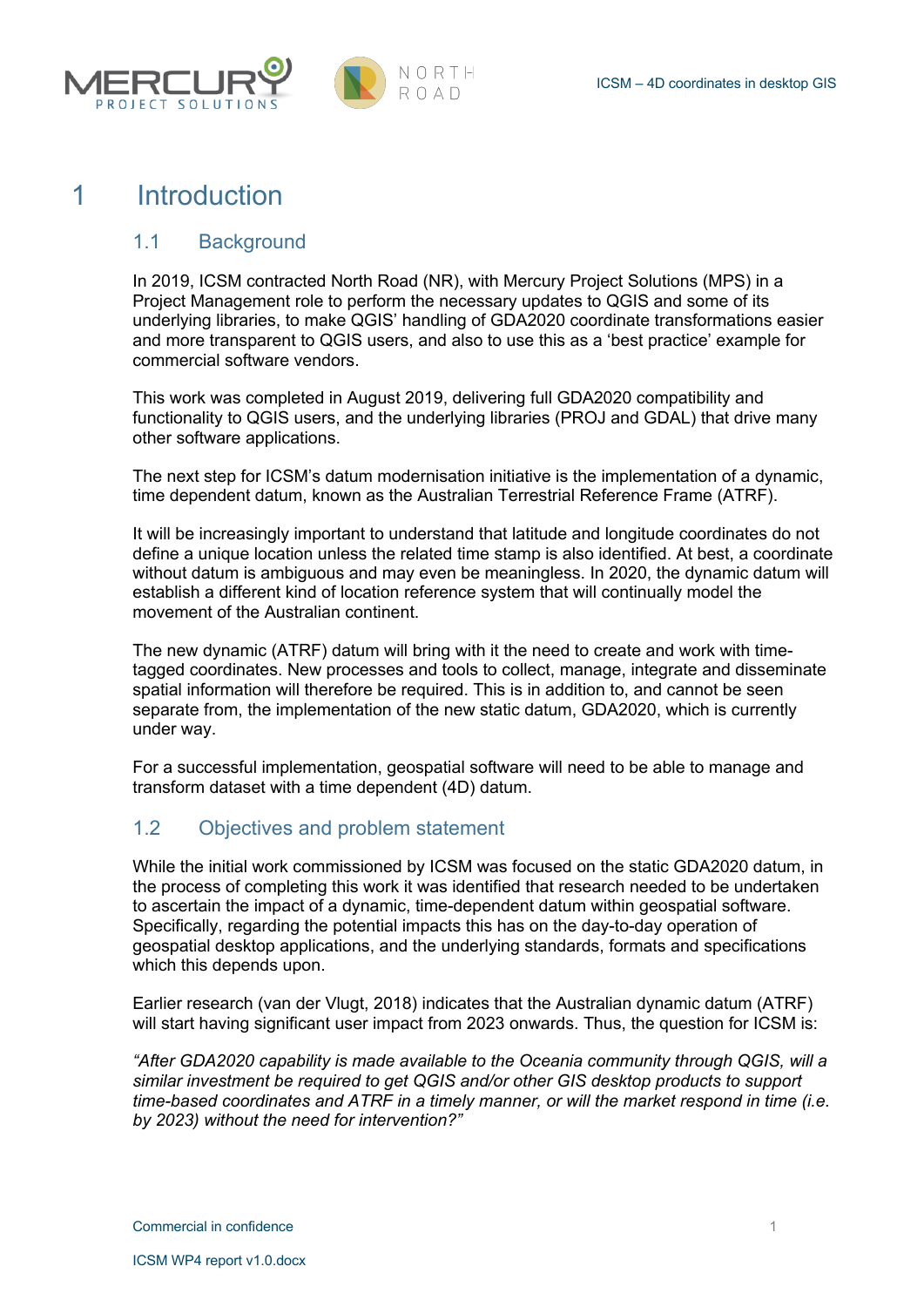



To answer this question, ICSM will need to know:

- The key use-cases for dealing with dynamic datums in desktop software
- The business and standards requirements to satisfy these use-cases
- The status of relevant technology products and standards, and whether they are likely to be ready for widespread adoption by 2023.

#### 1.3 Methodology

To address these questions, we undertook a 5-stage approach:

#### **1. Define Use-Cases**

This stage identified the key use-cases for time-dependent coordinate management within desktop GIS. It examined the user profiles, and typical workflows involving time-dependent coordinates.

#### **2. Identify Business and Standards requirements**

From the use-cases, we derived Business Requirements (what capabilities should a desktop GIS need to satisfy the use-cases), and Standards Requirements (what, if any, standards would be needed to satisfy the use-cases).

#### **3. Validation of Use-cases and Requirements**

To ensure the use-cases and requirements are validated, we conducted an online workshop with selected experts who are sufficiently across the subject matter.

#### **4. Technology Scan**

Next, we undertook a desk-top study to understand the current status and expected product roadmap(s) of key software packages, such as software libraries (e.g. GDAL, PROJ6, open source tools (e.g. QGIS), COTS products, and geospatial standards. Information for the technology scan was accessed through the open source geospatial software community, consultation with Esri staff and publicly accessible roadmap and press releases from software vendors (see listing in Appendix 3).

#### **5. Recommendations to ICSM/PCC**

Recommendations to ICSM/PCG regarding potential actions required to support the Oceania geospatial community in managing dynamic, time-dependent coordinate systems.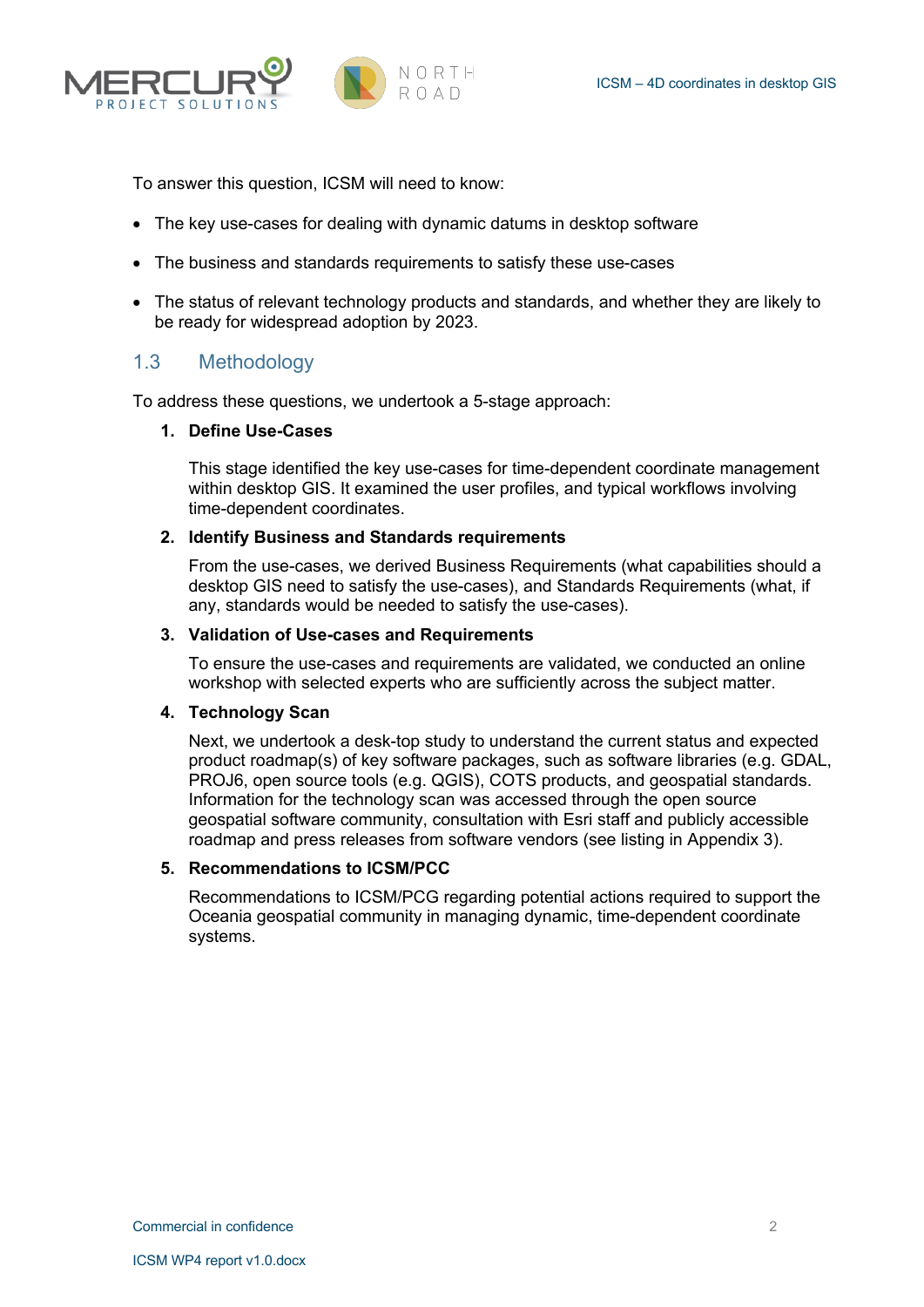



## 2 Use-cases & requirements

## 2.1 Use-cases and actors

The use-cases and associated requirements below were drafted, prioritised and validated in a workshop with selected experts and user representatives on 7 August 2019.

The actors in the use-cases are defined as

- **GIS Analyst:** A trained GIS analyst, conducting spatial analysis on a map-based desktop platform
- **Data Scientist:** A trained statistician or data scientist, with some geospatial knowledge, conducting spatial analysis in a non-map based statistical platform
- **Software Developer:** A software developer involved in the development of an application or library with a geospatial component
- **Spatial Data Manager:** A custodian or publisher of spatial data
- **Field User:** A worker involved in capturing or using spatial data in the field, usually via a mobile device. May be an expert in a non-spatial discipline and may not have any formal geospatial training or understanding.

Appendix 1 lists the full set of use-cases and associated requirements in detail. The high and medium priority use cases are summarised in the table below. They are in a format that allows identifying the actors, what the feature or capability is that they require, and for what purpose or benefit:

#### *As a [actor], I want to [feature], so that [benefit]*

*Table 1 Priority use-cases*

| #              | Use-case                                                                                                                                                                                                                                                                              | <b>Priority</b> |
|----------------|---------------------------------------------------------------------------------------------------------------------------------------------------------------------------------------------------------------------------------------------------------------------------------------|-----------------|
| 1a             | As a GIS Analyst, I want to import time dependent data (e.g. GNSS)<br>coordinates) that automatically align with my other layers (e.g. within my<br>project), so that the layers in my project or map are all aligned to the same<br>datum by default.                                | High            |
| 1 <sub>b</sub> | As a GIS Analyst or Data Scientist, I want to query an existing dataset to<br>determine the epoch currently assigned to the dataset so that I can<br>populate metadata concerning the layer and include this reference<br>information in reports and contextual descriptions of maps. | High            |
| $\mathcal{P}$  | As a GIS Analyst, I want to assign an epoch to existing time-dependent<br>coordinates, so that I can manage, transform, or correct time-dependent<br>coordinates with no epoch (or the wrong epoch) defined.                                                                          | High            |
| 3              | As a GIS Analyst, I want to export ATRF based data with a user-defined<br>epoch so that I can deliver data to third parties in an epoch of their<br>choosing.                                                                                                                         | High            |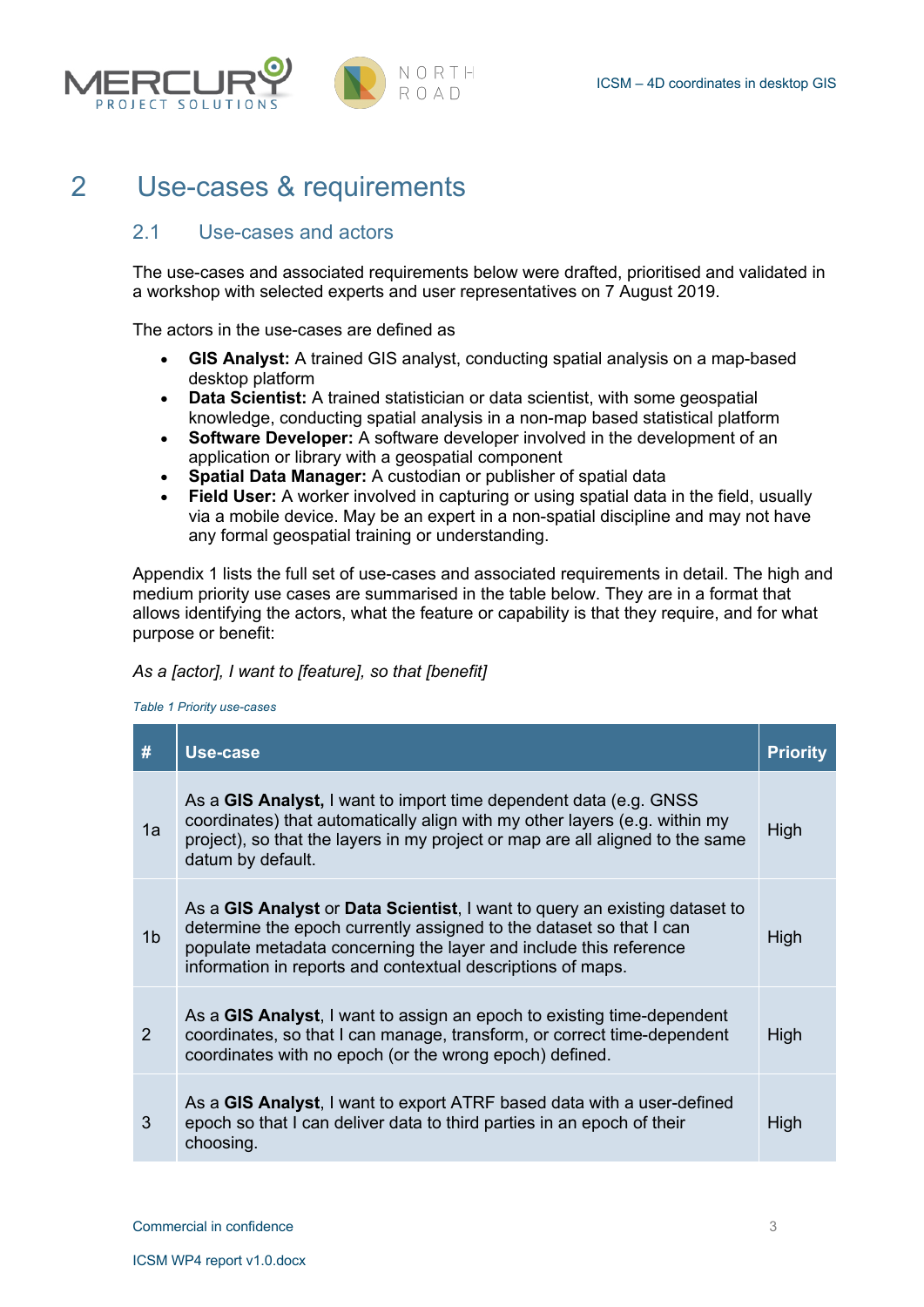



| #              | Use-case                                                                                                                                                                                                                                                                                                                                                                                                                                          | <b>Priority</b> |
|----------------|---------------------------------------------------------------------------------------------------------------------------------------------------------------------------------------------------------------------------------------------------------------------------------------------------------------------------------------------------------------------------------------------------------------------------------------------------|-----------------|
| $\overline{4}$ | As a Software Developer, I want to access a coordinate transformation<br>library that natively and elegantly handles time dependent coordinates, so<br>that my software handles time dependent coordinates accurately, correctly<br>and consistently with other software implementations.                                                                                                                                                         | High            |
| 5              | As a Spatial Data Manager, I want to publish a web-service that provides<br>spatial data in ATRF so that consumers with GNSS-enabled devices can<br>use base map data which is aligned with GNSS coordinates.                                                                                                                                                                                                                                     |                 |
| 8              | As a GIS Analyst or Data Scientist, I want to save a "project" today,<br>including layers with a mix of different epochs, and be able to reload this<br>project in 12 or more months' time and see the exact same map and<br>results as I see today, so that I can justify decisions I made on past<br>projects based on the spatial relationships of features exactly as they were<br>at the time of analysis.                                   | High            |
| 9a             | As a GIS Analyst or Data Scientist, I want to conduct operations on a<br>spatial layer, such as buffering, and trust the software to correctly save the<br>result with the required CRS information or metadata concerning epoch,<br>so that I don't need to consider this myself, yet be confident that<br>transformed datasets are correctly tagged with an appropriate epoch as<br>needed.                                                     | High            |
| 9b             | As a GIS Analyst or Data Scientist, I want to conduct analysis on multiple<br>layers (e.g. intersection, clips, union/aggregation), potentially with different<br>epochs, and trust the software to transparently handle any required<br>operations for accurate results, so that I can confidently conduct my<br>analysis utilising any datasets provided without the need to pre-process<br>these and manually ensure they have a common epoch. | High            |
| 10             | As a GIS Analyst, I want to create a new dataset "from scratch" on my<br>desktop, e.g. digitizing features from other sources, and utilise a modern<br>time-dependent CRS for this data, ensuring it can be used accurately for<br>many years to come.                                                                                                                                                                                            | Medium          |

## 2.2 Business Requirements

Analysis of the use-cases identified 16 Business Requirements that would be needed to satisfy the priority use-cases. These are summarised in the table below. The priority is derived from the respective use-case priorities.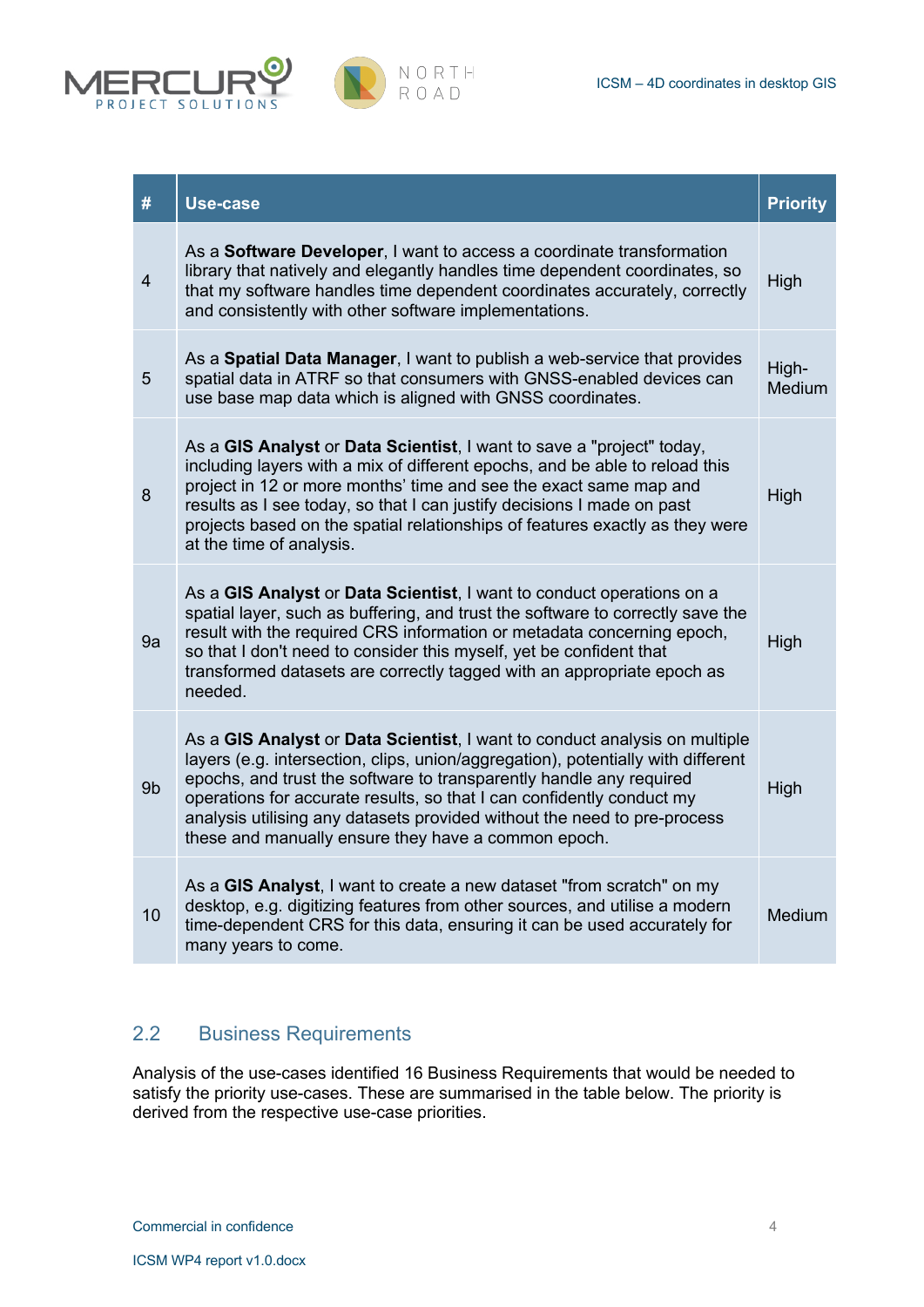

The technology scan (section 3) assesses each of these in detail, if and how they are addressed by vendors and/or standards bodies, and any recommendations to ICSM.

*Table 2 Business- and standards requirements to satisfy the priority use-cases*

| $\#$           | <b>Requirement</b>                                                                                                                                                                                                                                                                                                      | <b>Priority</b> |
|----------------|-------------------------------------------------------------------------------------------------------------------------------------------------------------------------------------------------------------------------------------------------------------------------------------------------------------------------|-----------------|
| $\overline{1}$ | GNSS or ATRF based datasets have a known epoch defined in its<br>metadata using an agreed standard, using a machine-readable format.                                                                                                                                                                                    | High            |
| $\overline{2}$ | The software can handle time-dependent coordinate transformations 'on<br>the fly' (i.e. without user intervention or preparing datasets by hand), by<br>performing the required time-dependent calculations in order to bring data<br>which is in a "source" epoch into a different "destination" epoch as<br>required. | High            |
| 3              | When the epoch definition is not available through the dataset's<br>metadata, the user has a choice to (1) manually nominate an epoch (if<br>they know the correct epoch date), or (2) leave the epoch as unknown (in<br>which case the dataset's CRS is considered unknown)                                            | High            |
| $\overline{4}$ | If a user manually nominates an epoch for a dataset when loading into a<br>project, it is recorded for that dataset within the project, e.g. in the CRS<br>metadata, so that it is respected whenever the project is re-opened                                                                                          | High            |
| 5              | The GIS software shall allow users to query the epoch associated (if there<br>is one) with an ATRF dataset, displaying this epoch in a human-readable<br>or ISO date format.                                                                                                                                            | High            |
| 6              | The software has the capability to make a copy of an existing dataset (i.e.<br>"save as") with a new epoch assigned, without applying any<br>transformation to coordinates                                                                                                                                              | High            |
| $\overline{7}$ | The software has the capability to make a copy of an existing dataset<br>("save as") with a new epoch, applying the corresponding time-based<br>transformation to coordinates as they are exported.                                                                                                                     | High            |
| 8              | Web services are capable of applying time-dependent coordinate<br>transformation on the fly while delivering data, ensuring that the data is<br>delivered to clients in the epoch requested by that client.                                                                                                             | Medium-<br>High |
| 9              | The software is able to determine the correct epoch for ambiguous<br>WGS84 based data, and standards exist for specifying the correct epoch<br>for WGS84 based data                                                                                                                                                     | Low             |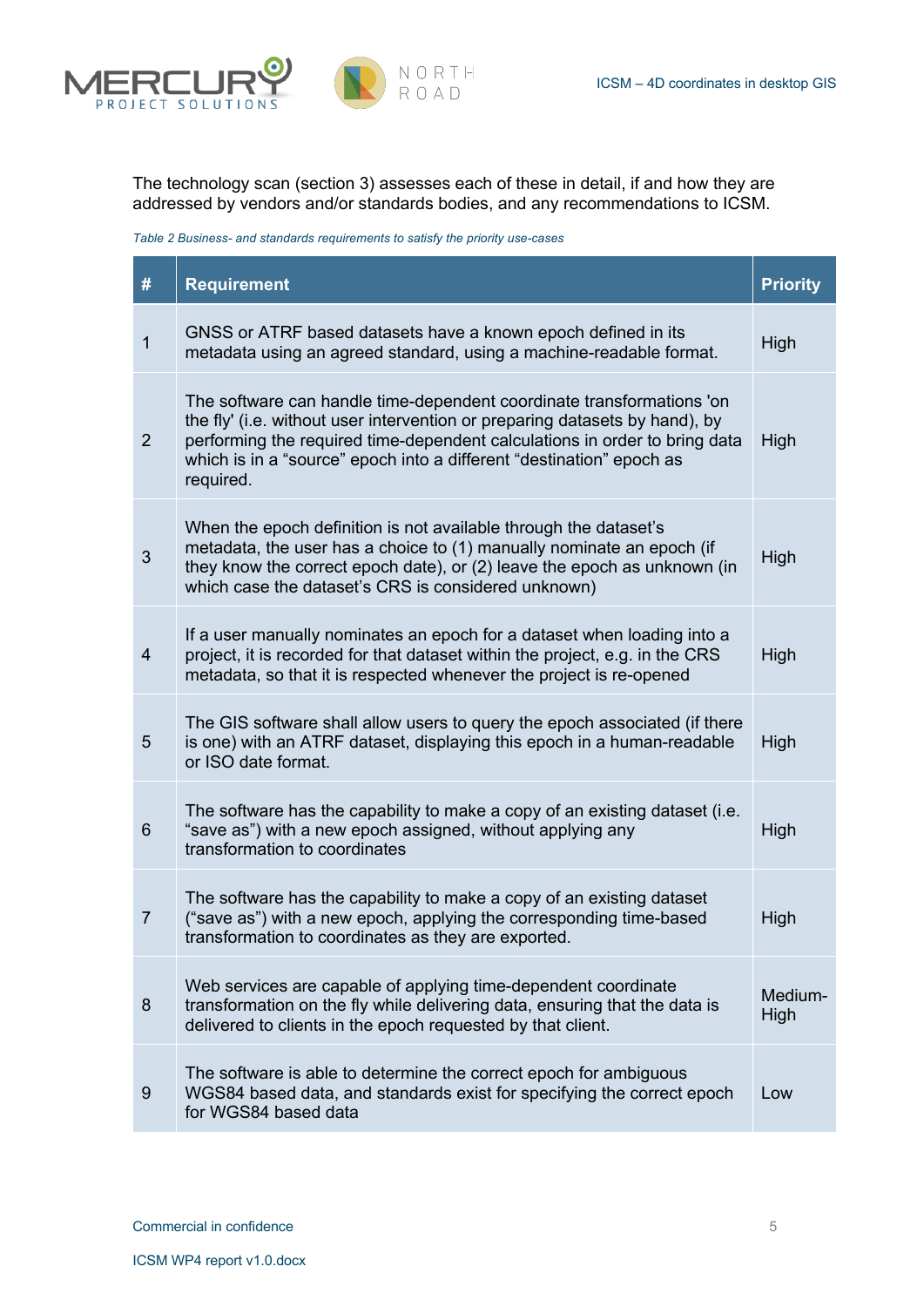



| #  | <b>Requirement</b>                                                                                                                                                                                                                                      | <b>Priority</b> |
|----|---------------------------------------------------------------------------------------------------------------------------------------------------------------------------------------------------------------------------------------------------------|-----------------|
| 10 | A particular project can have a user-defined epoch assigned to it (e.g. the<br>date of creation, or another specific reference date such as ATRF<br>1/7/2023), and this date is used as the epoch when transforming data for<br>display or analysis.    | High            |
| 11 | The software provides a tool (e.g. a time slider) to move coordinates in<br>the CRS over time, by dynamically altering the project (or map displays)<br>epoch and rendering features with an on-the-fly transformation to this<br>epoch                 | Low             |
| 12 | The software offers applicable choices of epoch to assign to output<br>datasets in the case of data operation performed on a single layer (e.g.<br>buffering an input dataset), and makes an intelligent choice for the initial<br>value of this choice | High            |
| 13 | The software makes an intelligent choice of epoch to assign to output<br>datasets created as a result of a multi-layer operation involving layers with<br>differing epochs (e.g. clipping or union operation)                                           | High            |
| 14 | The software allows users to choose the desired epoch when creating a<br>new dataset, e.g. as part of the dataset's CRS selection                                                                                                                       | Medium          |
| 15 | When adding new features to an existing dataset with a defined epoch,<br>the software correctly performs a time dependent transformation of the<br>data from the current project's epoch back to the reference epoch which<br>the dataset is stored in  | Medium          |
| 16 | Standards exist for storage and retrieval of per-feature epoch within a<br>single dataset, and the software correctly assigns the current epoch to<br>newly created features                                                                            | Very low        |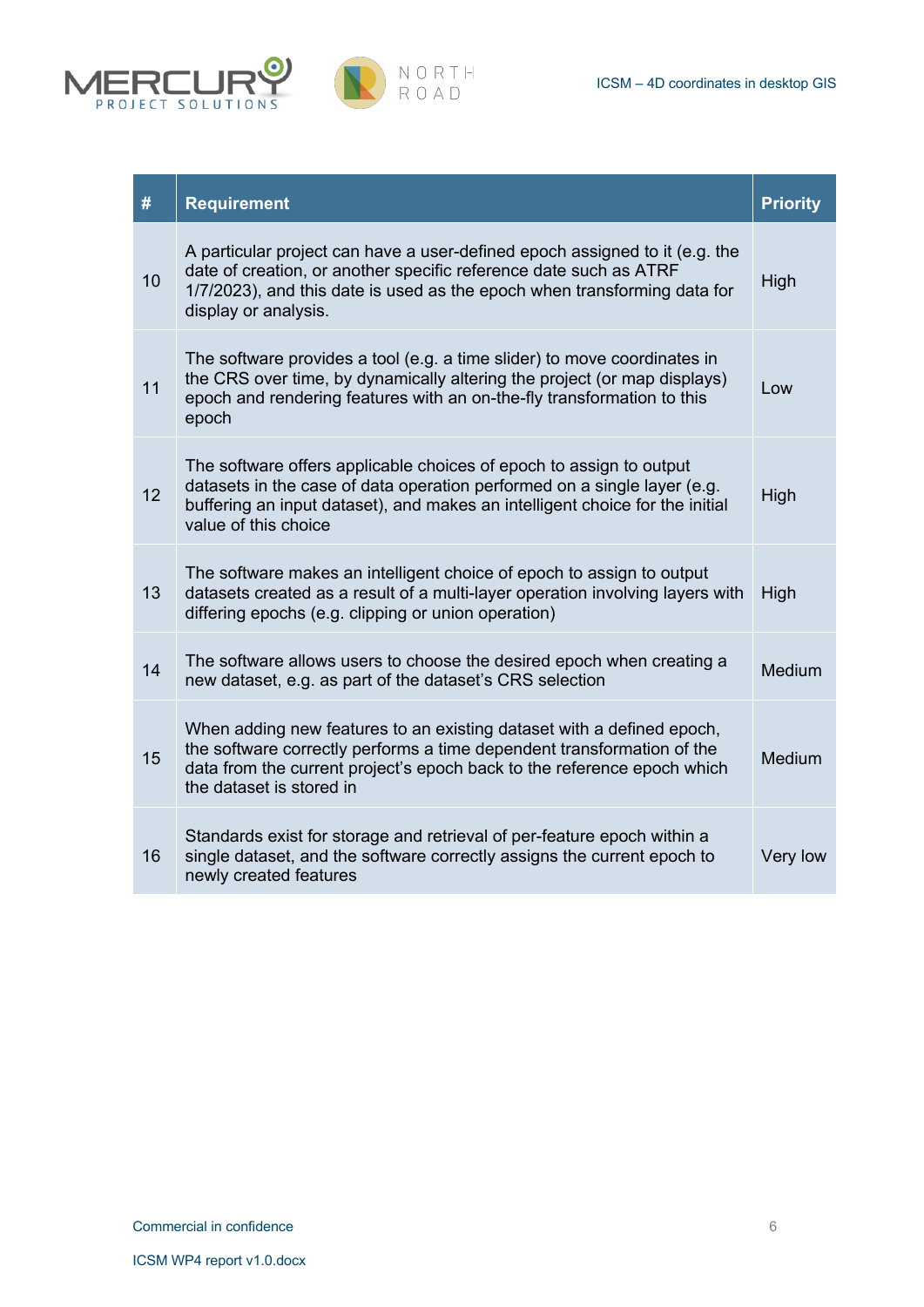

## 3 Technology scan

This section examines for each of the Business Requirements the underlying technology and standards status and expected future developments. It also identifies which, if any, actions ICSM could take to ensure ATRF readiness by 2023.

Information for the technology scan was accessed through the open source geospatial software community, consultation with Esri staff and publicly accessible roadmap and press releases from software vendors (see listing in Appendix 3).

Analysis of the Business Requirements shows that there are two primary requirements: Business Requirements 1 and 2. These encapsulate (1) the ability to store and read epoch metadata in a standard, machine readable format, and (2) the ability for software to automatically transform time dependent coordinates without user intervention. These two are fundamental to all capabilities implied in the remaining (secondary) Business Requirements.

## 3.1 Business Requirement 1

**GNSS or ATRF based datasets have a known epoch defined in its metadata using an agreed standard, using a machine-readable format. (HIGH PRIORITY)**

#### 3.1.1 Summary

- This is a primary Business Requirement, on which many other Business Requirements are dependent
- Coordinate epoch is not part of a CRS definition, but rather a companion attribute to a dynamic CRS
- The WKT2:2019 standard exists to allow recording of dynamic CRS definitions and coordinate epochs, but is as of yet poorly supported and untested
- Existing software (such as PROJ 6.2) can read/write earlier versions of WKT2, but would need to be upgraded to be fully compatible with WKT2:2019
- Existing spatial data formats would need standard methods of storing WKT2:2019 CRS strings within (or alongside) datasets, or new data formats supporting this must be implemented
- The challenges involved in Business Requirement 1 are complex, and there will likely be very lengthy delays in resolving the standards gaps associated with this requirement
- This possibly may be short-cut or sidestepped in non-standards based, proprietary formats
- **Recommendation: ICSM should, through its international connections with OGC, advocate and promote accelerated maturing and testing of the WKT2:2019 standard, invest in upgrading the PROJ library to be fully compatible with WKT2:2019, as well as upgrading standard spatial data formats to allow support for WKT2:2019.**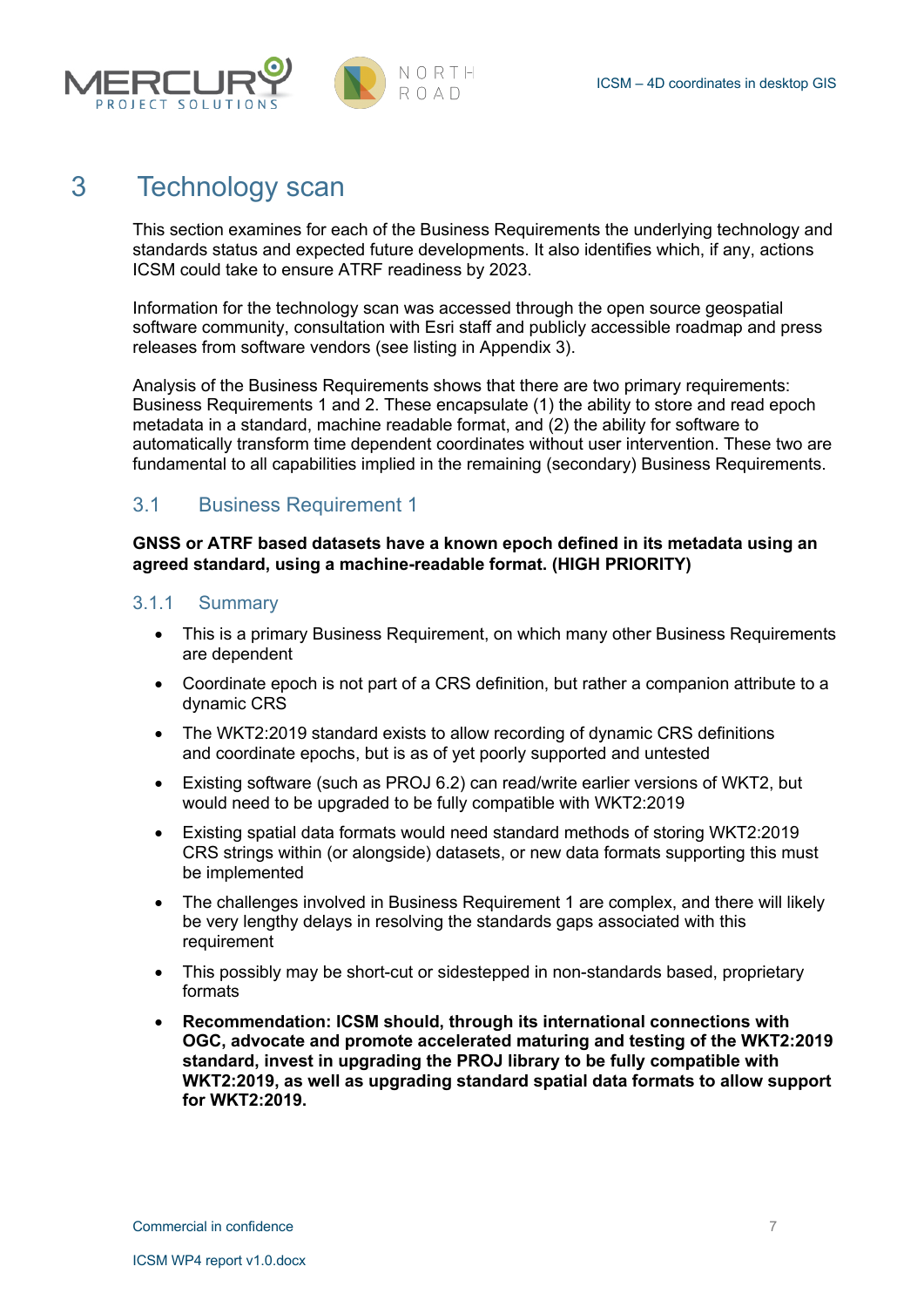



#### 3.1.2 Analysis

#### **Existing Standards and the Well Known Text Format**

The "*Well Known Text*" (WKT) format is a standard mechanism for encapsulating Coordinate Reference System (CRS) parameters and metadata within a machine-readable text string. This standard was ratified by the international standard *ISO 19111:2007* and *ISO 19111- 2:2009* "*Geographic Information - Referencing by Coordinates*" (OGC 2019, https://www.opengeospatial.org/standards/wkt-crs), and has been widely used by geospatial software since its inception. For instance, the commonly used "Shapefile" data format records the CRS of a dataset in a ".prj" file as (an early variant of) a WKT text string (Kennedy 2014). Accordingly, it's safe to assume that all modern geospatial software which is capable of reading the Shapefile format is therefore capable of parsing some form of WKT CRS strings.

Unfortunately, early versions of the WKT specification were loosely defined, and numerous different variants of the format were implemented by different software packages (Kennedy 2014). Furthermore, the original WKT 2007/2009 standard had no provision for handling dynamic or epoch-based coordinate reference systems or datums, as is required by ATRF.

In 2019, a revision of the standard was accepted, and the ISO19111 "*Geographic Information - Referencing by Coordinates*" revision 2019 (https://www.iso.org/standard/74039.html, available via the OGC document library at http://docs.opengeospatial.org/is/18-010r7/18-010r7.html) now includes a standards based approach for encapsulating:

- The parameters relating to a dynamic transformation,
- The epoch of a static CRS definition, and
- The specific epoch associated with a CRS with a temporal component (such as ATRF).

Specifically, ISO19111:2019 describes a "*coordinate metadata*" keyword which can be used to record the epoch associated with coordinates (ISO 2019, sections 16.1 and 16.2). The specification states:

*"Coordinate epoch is a mandatory attribute for a coordinate set that is referenced to a dynamic CRS. Coordinate epoch is not part of a CRS definition, it is additional metadata for the coordinates which is required to ensure that they are unambiguous when referenced to a dynamic CRS." (ISO 2019)*

The important distinction here is that the epoch recorded in coordinate metadata is NOT a part of the CRS definition. Rather, for a dynamic CRS (such as ATRF), the CRS definition will encapsulate **only** the time-dependent parameters associated with transformation of the coordinates. In order to perform the actual transformation of the coordinates, both the timedependent CRS definition **and** the additional coordinate metadata stating the actual epoch used by the coordinates are required. The CRS definition and the coordinate metadata are co-dependent and without both pieces of information the coordinates cannot be transformed or utilised.

The example WKT string included in the specification illustrates this relationship (ISO 2019):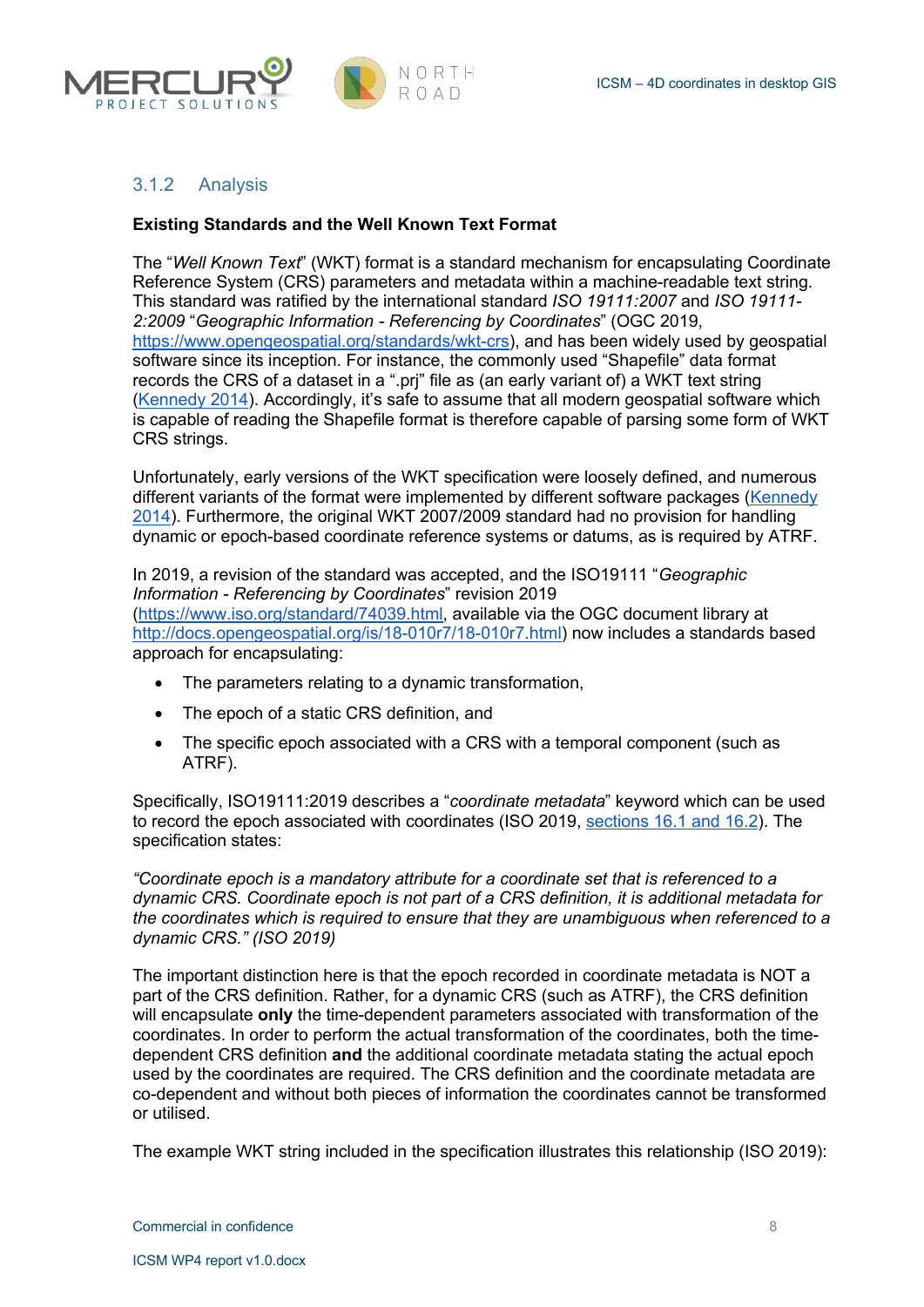



```
COORDINATEMETADATA[
    GEOGCRS["WGS 84 (G1762)",
     DYNAMIC[FRAMEEPOCH[2005.0]],
    DATUM["World Geodetic System 1984 (G1762)",
       ELLIPSOID["WGS 84",6378137,298.257223563,LENGTHUNIT["metre",1.0]]
     ],
     CS[ellipsoidal,3],
       AXIS["(lat)",north,ANGLEUNIT["degree",0.0174532925199433]],
       AXIS["(lon)",east,ANGLEUNIT["degree",0.0174532925199433]],
      AXIS["ellipsoidal height (h)", up, LENGTHUNIT["metre", 1.0]]
   ],
   EPOCH[2016.47]
]
```
Here we see a dynamic CRS, "*WGS84 (G1762)*", defined using the WKT "*GEOGCRS*" element, paired with the actual epoch utilised by the coordinate data of "2016.47".

#### **Software support for WKT2 2019**

Unfortunately, while the 2019 revision of the WKT specification (referred henceforth as *WKT2:2019*) provides a standard way of encapsulating the information required for ATRF based coordinates, the software and data format support for the revised specification is in its infancy.

To use a specific example, the PROJ library has support for parsing and interpreting dynamic CRS parameters recorded in WKT2:2019 strings. PROJ (https://proj.org/, previously known as "PROJ.4") is a "*generic coordinate transformation software that transforms geospatial coordinates from one Coordinate Reference System (CRS) to another*" (PROJ 2019). Since its initial release in the early 1980s (Evenden 1983), PROJ has become a mature, wellrespected library, and is widely used as the backend for geographic transformation handling within many open-source and proprietary geospatial applications. Taking the sample WKT string from above (ISO 2019) as an example, PROJ version 6.0 (or later) is able to interpret the dynamic CRS component of the string, specifically:

```
GEOGCRS["WGS 84 (G1762)",
  DYNAMIC[FRAMEEPOCH[2005.0]],
  TRF["World Geodetic System 1984 (G1762)",
     ELLIPSOID["WGS 84",6378137,298.257223563,LENGTHUNIT["metre",1.0]
```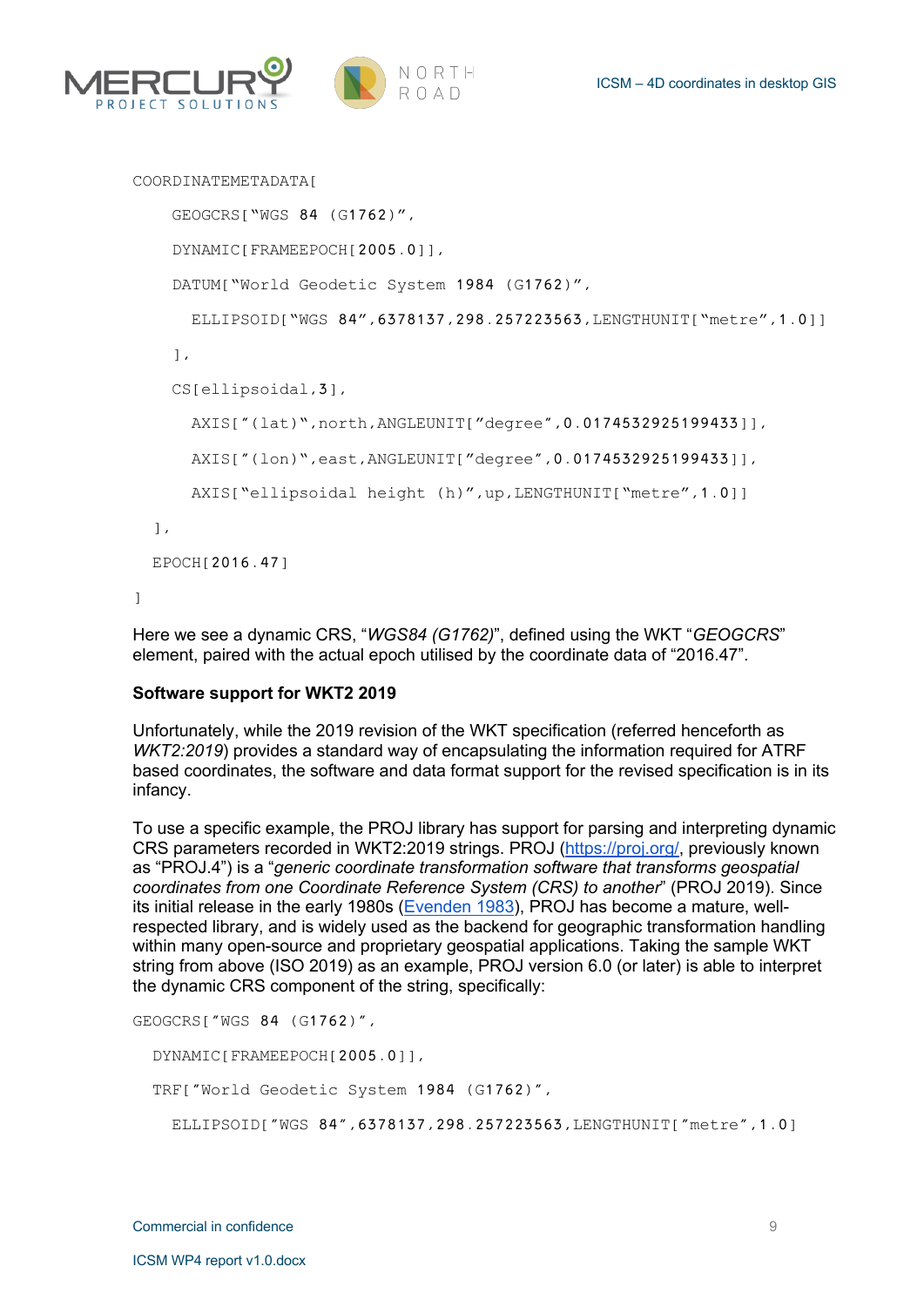



```
 ]
   ],
   CS[ellipsoidal,3],
     AXIS["(lat)",north,ANGLEUNIT["degree",0.0174532925199433]],
     AXIS["(lon)",east,ANGLEUNIT["degree",0.0174532925199433]],
    AXIS["ellipsoidal height (h)",up,LENGTHUNIT["metre",1.0]]
]
```
However, PROJ (as of version 6.2) lacks support for the COORDINATEMETADATA element and the second half of the dependent pair - the actual epoch corresponding to the coordinate data (Rouault 2019):

```
COORDINATEMETADATA[
    ...,
   EPOCH[2016.47]
]
```
As a prerequisite for satisfying this Business Requirement, the PROJ library would require investment and development to enable parsing of the coordinate metadata element, and new API for client applications to query and extract the coordinate epoch from a WKT2:2019 string.

Similarly, consultation with key ESRI staff indicates that whilst they have actively participated in the development and refinement of the ISO19111 2019 revision with the goal of addressing use cases like this, support for dynamic CRS definitions and epoch metadata is not implemented yet by the underlying Projection Engine library which drives their software. and thus is currently unused by ESRI client software (such as ArcGIS).

Accordingly, whilst the additions to the WKT specification were designed to address the requirements of standards like ATRF, they have not been road-tested in any real world, practical applications.

#### **Data Formats**

Furthermore, satisfaction of Business Requirement 1 requires that **spatial data formats themselves** also support the storage and retrieval of dynamic CRS definitions and any accompanying coordinate epochs.

While the 2019 additions to the WKT specification theoretically provide a standard for encapsulating the required information, spatial data formats would need a mechanism for storing WKT2:2019 CRS strings within (or alongside) datasets. These formats include (but are not limited to):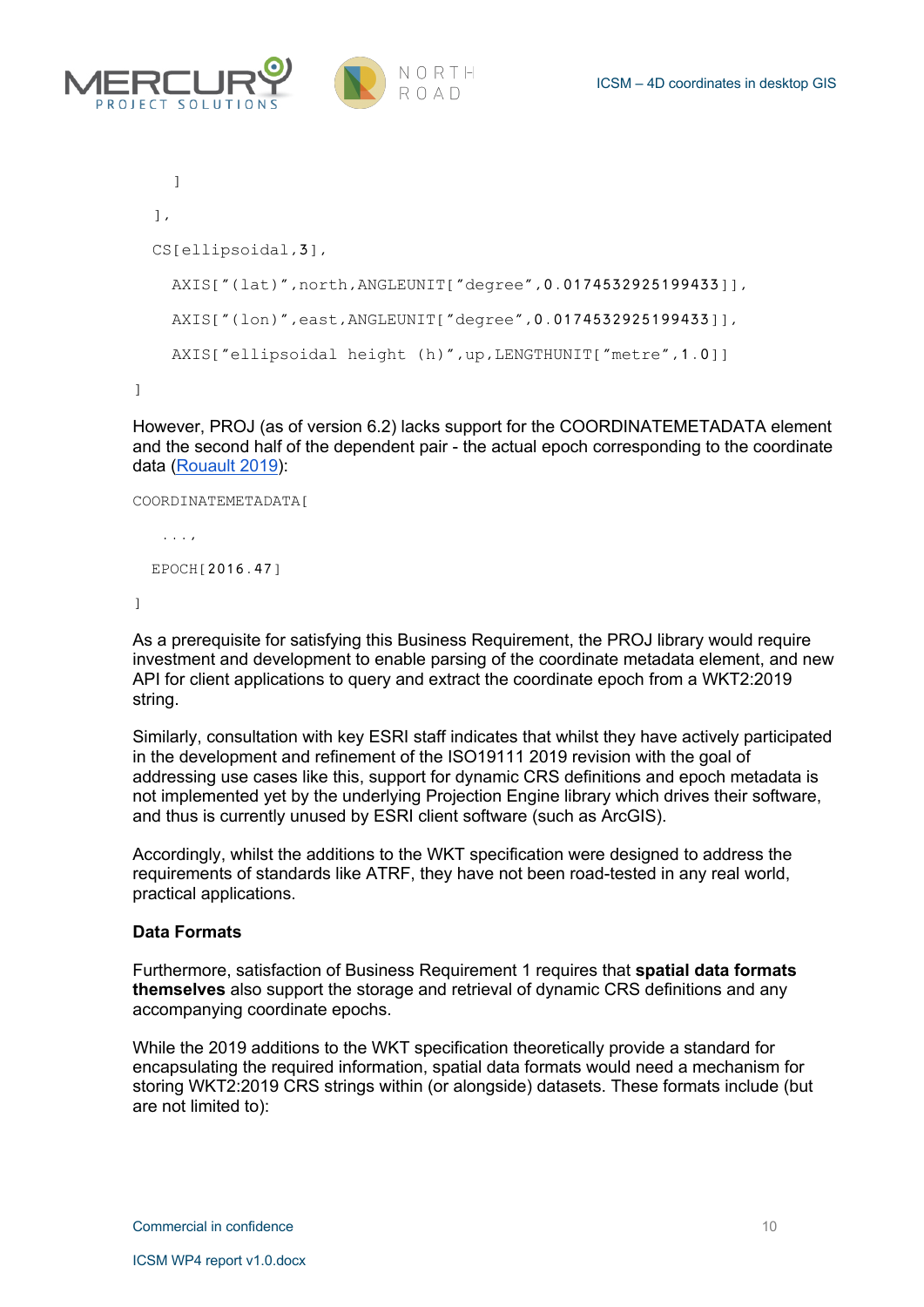



- **Disk-based vector spatial data formats**: Shapefiles, GeoPackage, GML, File GeoDatabases, etc
- Disk-based raster data formats: GeoTIFF, ECW, NetCDF, etc
- Disk-based mesh data formats: 2dm, grid, xmdf, dat, etc
- OGC Web Services (OWS): WMS, WFS, WCS, etc
- **Other, non-standards based web services:** such as the ESRI FeatureServer, MapServer and ImageServer REST services, amongst many others

The WKT string format has been designed to be backward compatible, so that any software library which is capable of reading and interpreting WKT strings complying to the 2019 revisions will inherently be capable of reading and interpreting earlier versions of the WKT specification (ISO 2019, section 6.7). However, the reverse is **not** true, and software which understands only earlier versions of the WKT specification may have undefined behavior or be completely unable to interpret a WKT2:2019 CRS string.

This presents a large technical difficulty and prevents WKT2:2019 strings from being utilised directly in place of older WKT strings in existing data formats. To do so would render these data files fragile and dangerous to use in older software. At best, the results would be inaccurate, and at worst, they could lead to crashes or software instability.

Taking the modern, standards-based GeoPackage format as an example, current versions of the format allow only for WKT2:2015 version strings (OGC 2017, section F.10) and do not allow the use of the 2019 additions required for dynamic reference systems such as ATRF.

Accordingly, revisions to the specifications for existing data formats and standards will be required to allow for use of WKT2:2019 strings, OR new data formats and standards will be required which are compatible with the WKT2:2019. This is a significant hurdle and may take many years to resolve.

The final component for satisfying Business Requirement 1 is support for handling changes to data formats (or new data formats) within the software libraries and applications responsible for reading these formats, such as the GDAL *Geospatial Data Abstraction Library* (https://gdal.org/). While this is dependent on the development and revisions of the formats themselves and cannot begin until this requirement is complete, it remains a significant undertaking which must be considered.

#### **Non-standard Data Formats**

An important distinction to make is that these difficulties apply to standards-based formats and software, and possibly may be short-cut or sidestepped in non-standards based, proprietary formats. These formats, such as the "*File GeoDatabase*" format widely used within ESRI software, are usually under the control of a single vendor and not necessarily subject to the same time periods for public review and comment as are standards-based formats. Given that vendors of proprietary formats are in control of both the data format and the software the data is used within, they may be able to deploy revisions on a much faster, more flexible timeline, and therefore be able to address Business Requirement 1 more easily.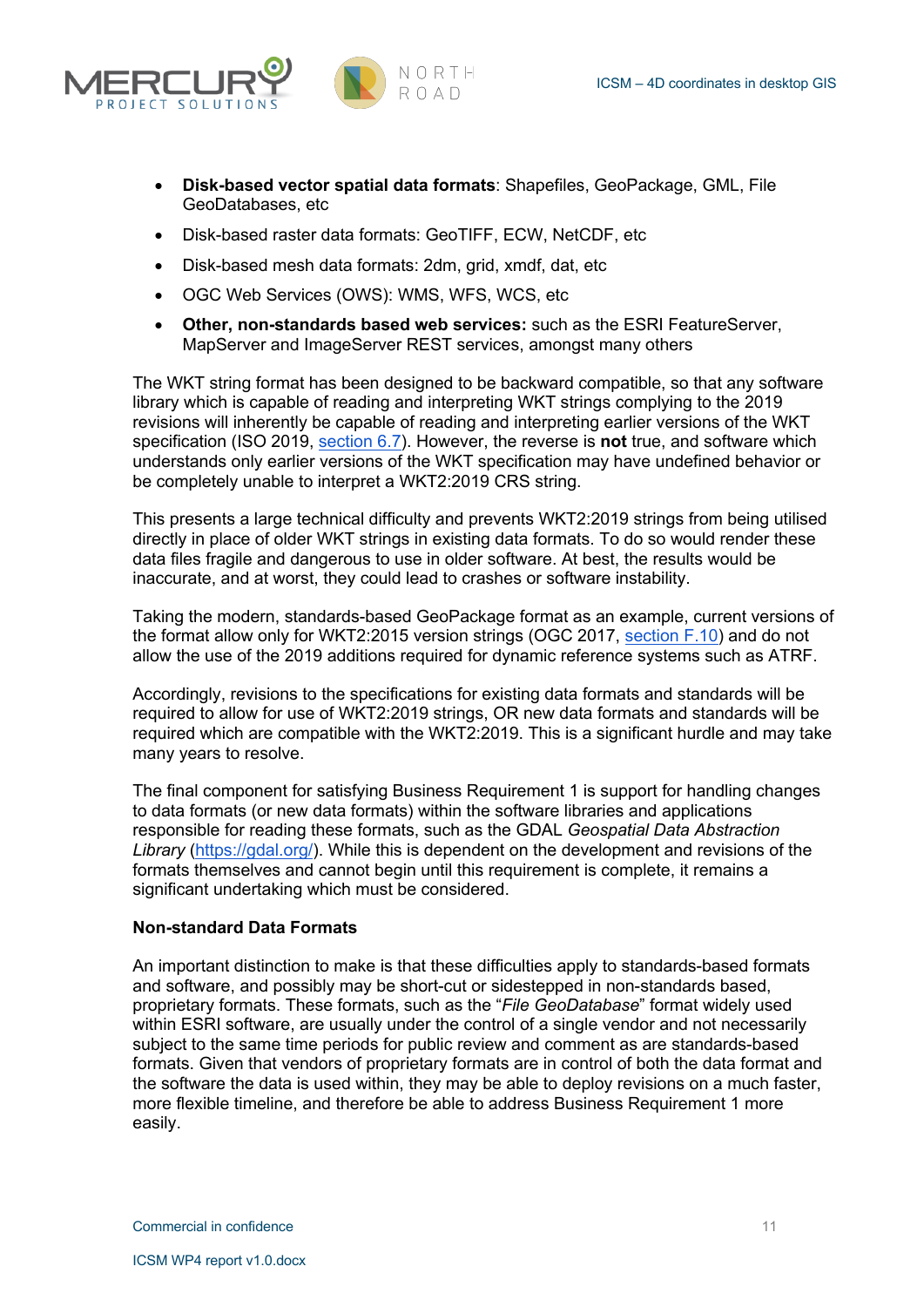



#### **Non-standard Storage of WKT2 Strings**

Finally, in relation to the lack of WKT2:2019 support in existing data formats, it is possible that the software development community may proactively implement short-term workarounds to "patch" WKT2:2019 compatibility into existing data formats. For instance, a "sidecar" file containing the WKT2 string could be placed alongside the spatial data file with naming following some ad-hoc convention (much like the approach used by the Shapefile format of storing WKT1 CRS definitions in the .prj sidecar file). While this would potentially short cut any lengthy delays associated with revisions to the data format standards themselves, it would likely prove to be a fragile, short-term workaround dependent on an adhoc quasi standard only.

## 3.2 Business Requirement 2

**The software can handle time-dependent coordinate transformations 'on the fly' (i.e. without user intervention or preparing datasets by hand), by performing the required time-dependent calculations in order to bring data which is in a "source" epoch into a different "destination" epoch as required. (HIGH PRIORITY)**

#### 3.2.1 Summary

- This is a primary Business Requirement, on which many other Business Requirements are dependent
- Existing software libraries such as PROJ 6.0 and the ESRI Projection Engine are capable of performing the mathematical operation of a 4-dimensional coordinate transformations required for ATRF
- Any client applications which utilise the PROJ library for coordinate transformations (such as the QGIS desktop application) would themselves also need to be updated in order to utilise PROJ's 4-dimensional coordinate transformation API whenever required
- The capabilities are not widely user-tested and have not been exposed in client application
- The remaining components of requirement 2 are blocked by requirement 1
- Outside of ESRI, Blue Marble Geographics, and the open-source geospatial environment, it is unlikely that other software is implementing 4-dimensional transformation support within the near future
- **Recommendation: ICSM should actively liaise with Esri to ensure the availability of on-the-fly time-dependent coordinate transformations capability by 2023 and as part of ICSM's Datum Modernisation awareness program, encourage (or invest in) other client software developers to utilise this 4-D capability in their products, in order to meet the needs of Australian users.**

#### 3.2.2 Analysis

In order to satisfy Business Requirement 2, the software must be capable of performing 4 dimensional, time dependent coordinate transformations.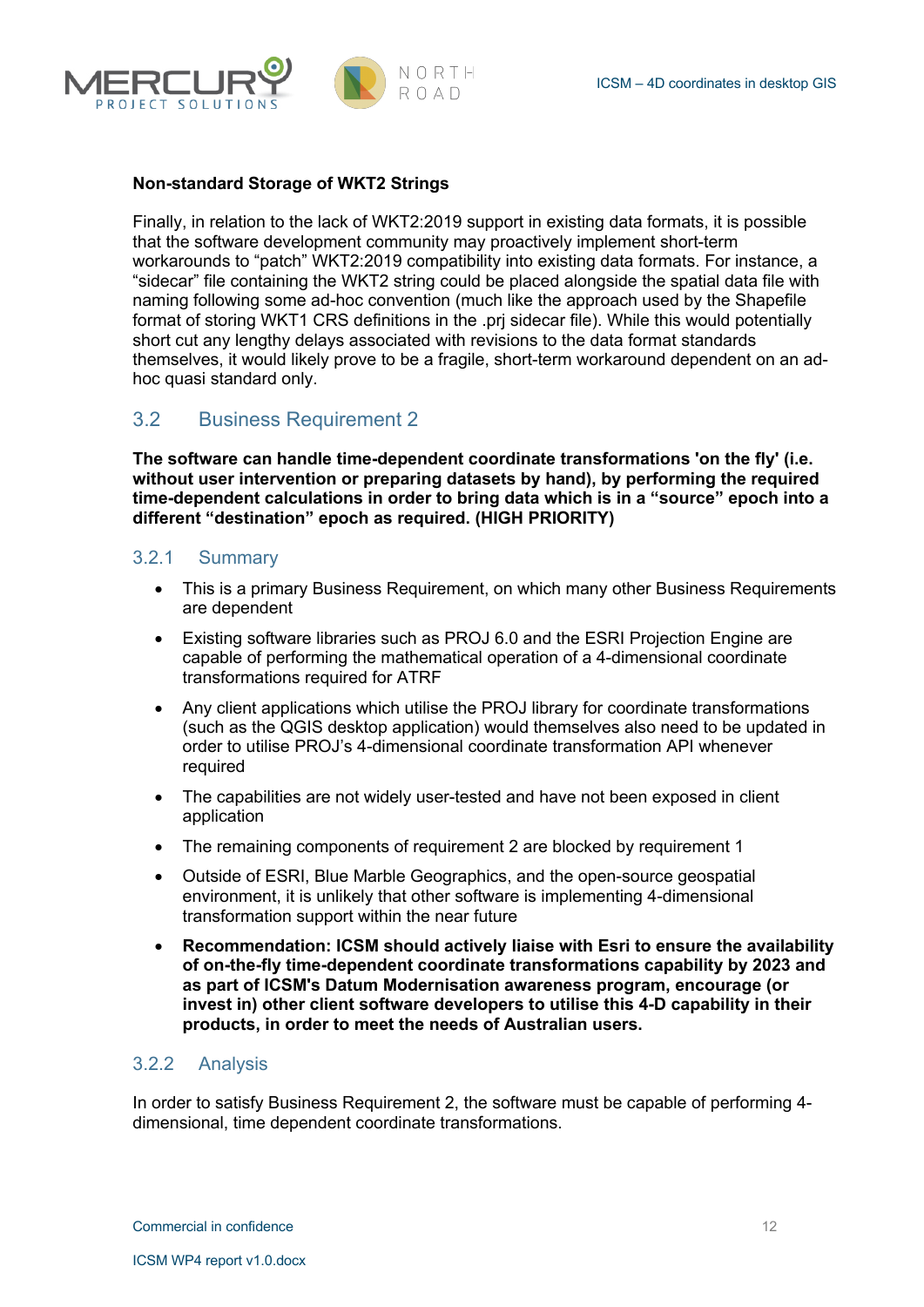



In the specific case of ATRF, the time-dependent transformation is described by a 14 parameter Helmert transformation, using a 4-dimensional coordinate *(x, y, z, t)* as input to calculate a resultant 4-dimensional coordinate *(x, y, z, t)* (ICSM 2019, Australian Terrestrial Reference Frame (ATRF) Technical Implementation Plan). Accordingly, in order to correctly handle ATRF coordinate data, the software must be capable of performing a 14-parameter Helmert transformation based on predefined parameters (specifically, these are described in Table 2 in the Australian Terrestrial Reference Frame (ATRF) Technical Implementation Plan).

The PROJ library version 6.0 and later supports transformations between plate-fixed CRS (such as GDA2020) and Earth-fixed CRS (such as ITRF), using a time-dependent coordinate frame rotation/position vector transformation via a 14-parameter Helmert transformation (Rouault 2019). Accordingly, the PROJ library itself already satisfies the underlying technical requirements of Business Requirement 2.

However, while any client applications which utilise the PROJ library for coordinate transformations (such as the QGIS desktop application) have an API available through PROJ for performing these calculations, these individual applications would themselves also need to be updated in order to utilise PROJ's 4-dimensional coordinate transformation API whenever required.

As of September 2019, the only known application which publicly utilises this PROJ API is the GDAL library and command line tools (Rouault 2019). Furthermore, even within the GDAL tools, manual user intervention is required in order to perform 4-dimensional transformations. As outlined in Business Requirement 1, the PROJ library is not able to interpret coordinate epoch metadata associated with input datasets, and no spatial data formats currently exist which are capable of storing this information. Accordingly, users of GDAL must manually specify coordinate epoch when attempting these transformations.

Whilst FME, as of FME2020, will be utilising PROJ v6.0 as an underlying coordinate transformation engine and accordingly will also have access to PROJ's temporal transformation capabilities, Safe Software have not yet published any public roadmap or plans to expose this functionality to end users.

Similarly, consultation with key ESRI staff revealed that while the Projection Engine library which is utilised within the ESRI/ArcGIS ecosystem has support for temporal transformations, this support is unused and not exposed in any client-facing applications.

Blue Marble Geographics, the vendors of the widely-used "Global Mapper" software, added support for 14 parameter Helmert transformations in their GeoCalc SDK version 7.2 (Blue Marble Geographics 2016).

Outside of the open-source geospatial software community, ESRI, and Blue Marble Geographics, the technology scan revealed no other software vendors or applications planning to support this requirement (within publicly accessible roadmaps or press releases).

Indeed, the technology scan revealed that even support for the relatively simpler use case of the static GDA2020 datum is immature outside of the major GIS vendors and open-source community. Most more specialised tools or applications developed outside the geospatial industry have either no support for GDA2020, or rudimentary support utilising only the

Commercial in confidence 13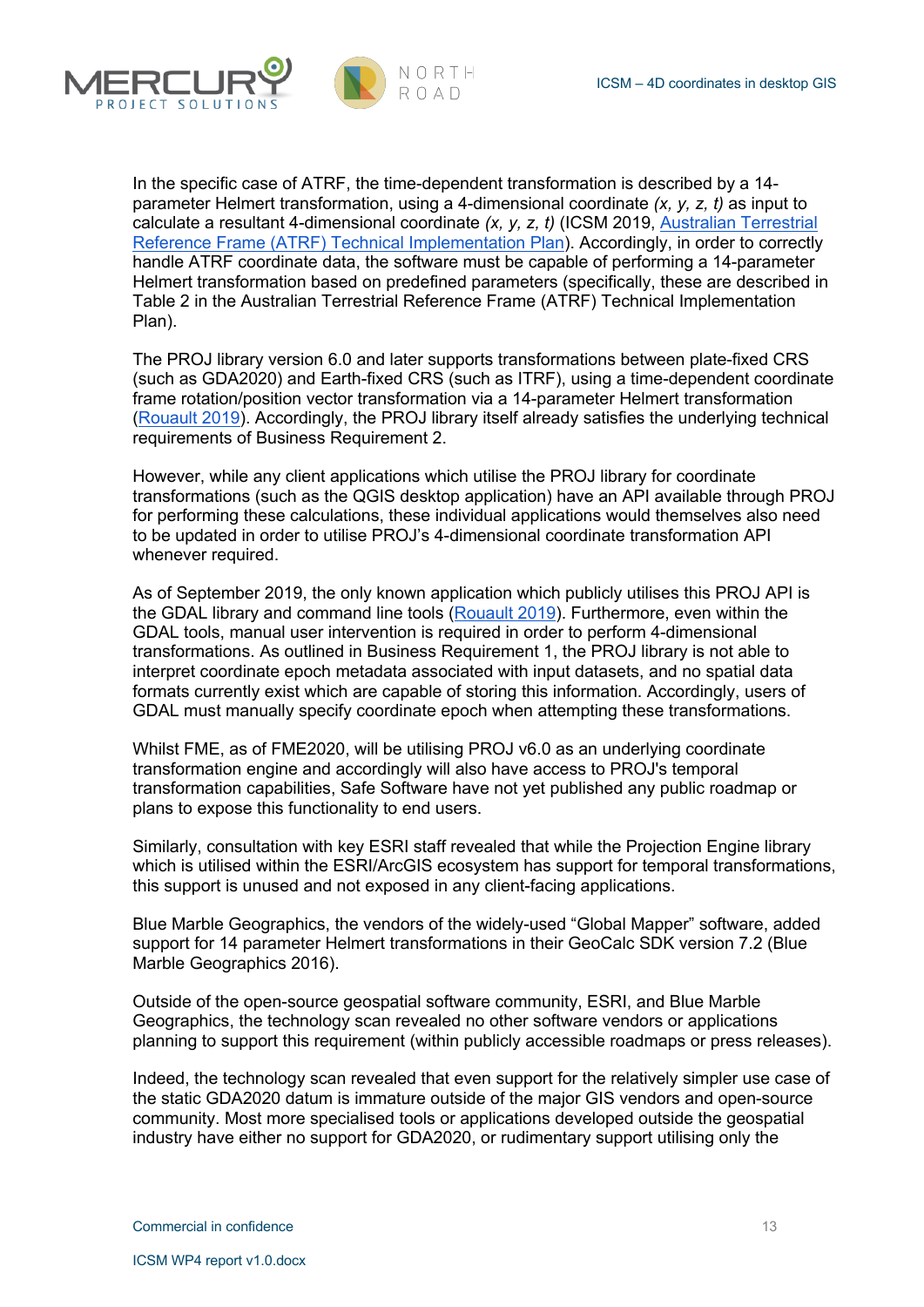

conformal transformation. Even widely used geospatial applications such as MapInfo Professional or AutoCAD Map 3D and AutoCAD Civil 3D require complicated manual postinstallation steps to install the NTv2 grid shift files required for the conformal + distortion GDA2020 transformation (Pitney Bowes 2019, Autodesk 2018), and it is unlikely that these are widely in use, since they require motivated users to proactively seek out the installation steps and perform them. Accordingly, without active involvement from ICSM, it is highly unlikely that these vendors will have solutions in place to handle ATRF by the target rollout date.

## 3.3 Business Requirement 3

**When the epoch definition is not available through the dataset's metadata, the user has a choice to (1) manually nominate an epoch (if they know the correct epoch date), or (2) leave the epoch as unknown (in which case the dataset's CRS is considered unknown) (HIGH PRIORITY)**

#### 3.3.1 Summary

ROIFCT SOLUTI

- This is a secondary Business Requirement
- This requirement is not satisfied by any existing software, and is likely being deferred until the underlying issues described in Business Requirement 1 are resolved
- A technology scan revealed no existing software support, or plans to support, this functionality.

#### 3.3.2 Analysis

As discussed in Business Requirement 1, currently no end user software has support for storage or retrieval of epoch definitions from dataset metadata. However, this is not a prerequisite for Business Requirement 3, as Business Requirement 3 relates specifically to the case when an epoch is **not** available or is undefined in a spatial dataset.

Satisfying this requirement relies on support within end-user applications and tools alone. It is envisaged by the authors that this choice would be presented to users in a similar method as the software currently handles datasets with an unknown or undefined CRS. For instance, in the case of the open-source QGIS desktop application, loading a dataset with no CRS information triggers a dialog presenting a searchable list of all known CRS definitions from which a user may manually select the correct CRS. If no CRS is selected, the software falls back to treating the coordinates from the data as purely planar, Cartesian coordinates, with no reference to actual geographic locations and no indication of coordinate units. Coordinate data effectively becomes abstract, purely numeric data.

A similar approach could be utilised by software in the case of data stored in a dynamic CRS for which no coordinate epoch is available. The software could present the user with a dialog prompting them to manually enter the coordinate epoch (e.g. via a calendar-based date selector). If the user makes a valid choice from this dialog, the selected epoch would be utilised whenever coordinates from the dataset are utilised. If no choice is made, the data would also become purely Cartesian, "non-Earth" coordinates.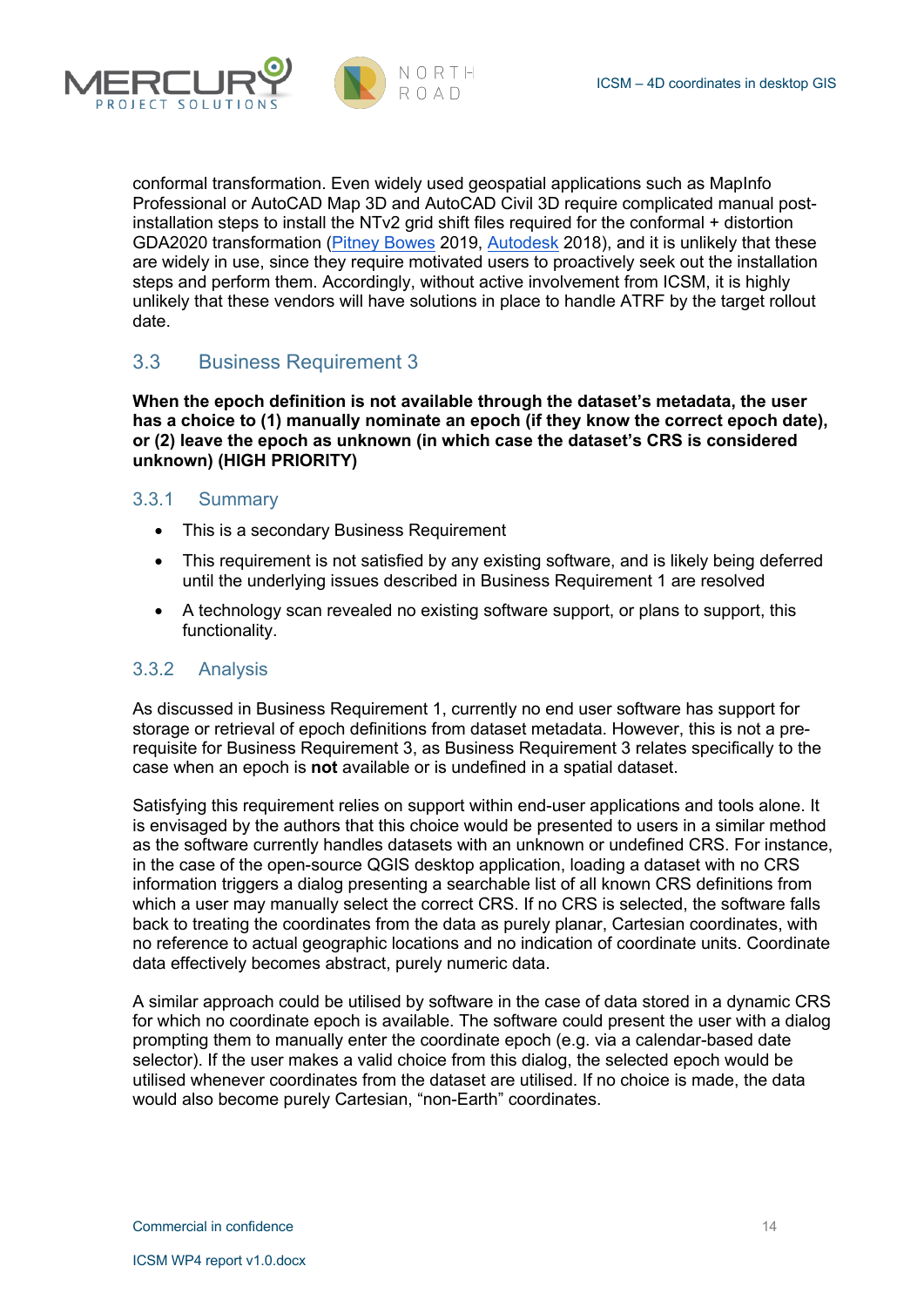



## 3.4 Business Requirement 4

**If a user manually nominates an epoch for a dataset when loading into a project, it is recorded for that dataset within the project, e.g. in the CRS metadata, so that it is respected whenever the project is re-opened (HIGH PRIORITY)**

## 3.4.1 Summary

- This is a secondary Business Requirement
- This requirement is not satisfied by any existing software, and is likely being deferred until the underlying issues described in Business Requirement 1 are resolved
- A technology scan revealed no existing software support, or plans to support, this functionality. However, if no issue exists with forward compatibility of projects in older software versions, this change is relatively trivial and can be considered "business as usual" for software developers and vendors.

## 3.4.2 Analysis

This Business Requirement flows directly from Business Requirement 3, in that it relates to datasets which have been loaded into a project in a client application with a manual, usernominated epoch. Specifically, this requirement dictates that when a user re-opens a project containing these datasets with manually assigned epochs at a later date, the manually assigned epoch is respected and automatically re-assigned to the dataset.

Unlike the standard data formats used to store spatial data described in Business Requirement 1, no widely used standards exist for storage of spatial mapping "projects". (We define a mapping "project" as a document utilised by a geospatial software application containing one or more map layers, formatted and styled in a particular configuration as to fit the purposes of a single user task.) Rather, client applications define their own unique project formats specific to that particular application.

Accordingly, client applications are in control of their own project formats and are free to revise these project data formats as required. While some client applications may attempt to keep forward compatibility with their project data formats (e.g. allowing projects created in newer versions of the application to be opened in older versions of the application), this is less of a concern for the ATRF/dynamic CRS use case as older versions of the application have no handling or support for dynamic CRS transformations, and thus are inherently incompatible with projects utilising these CRS.

Given that the WKT2:2019 revision discussed in Business Requirement 1 provides a mechanism for encapsulating both the information required to describe a dynamic CRS and the associated coordinate epoch metadata, software applications could use WKT2:2019 internally for storing (and restoring) manually-assigned dataset epochs.

A technology scan revealed no existing software support, or plans to support, this functionality. However, if no issue exists with forward compatibility of projects in older software versions, this change is relatively trivial and can be considered "business as usual" for software developers and vendors.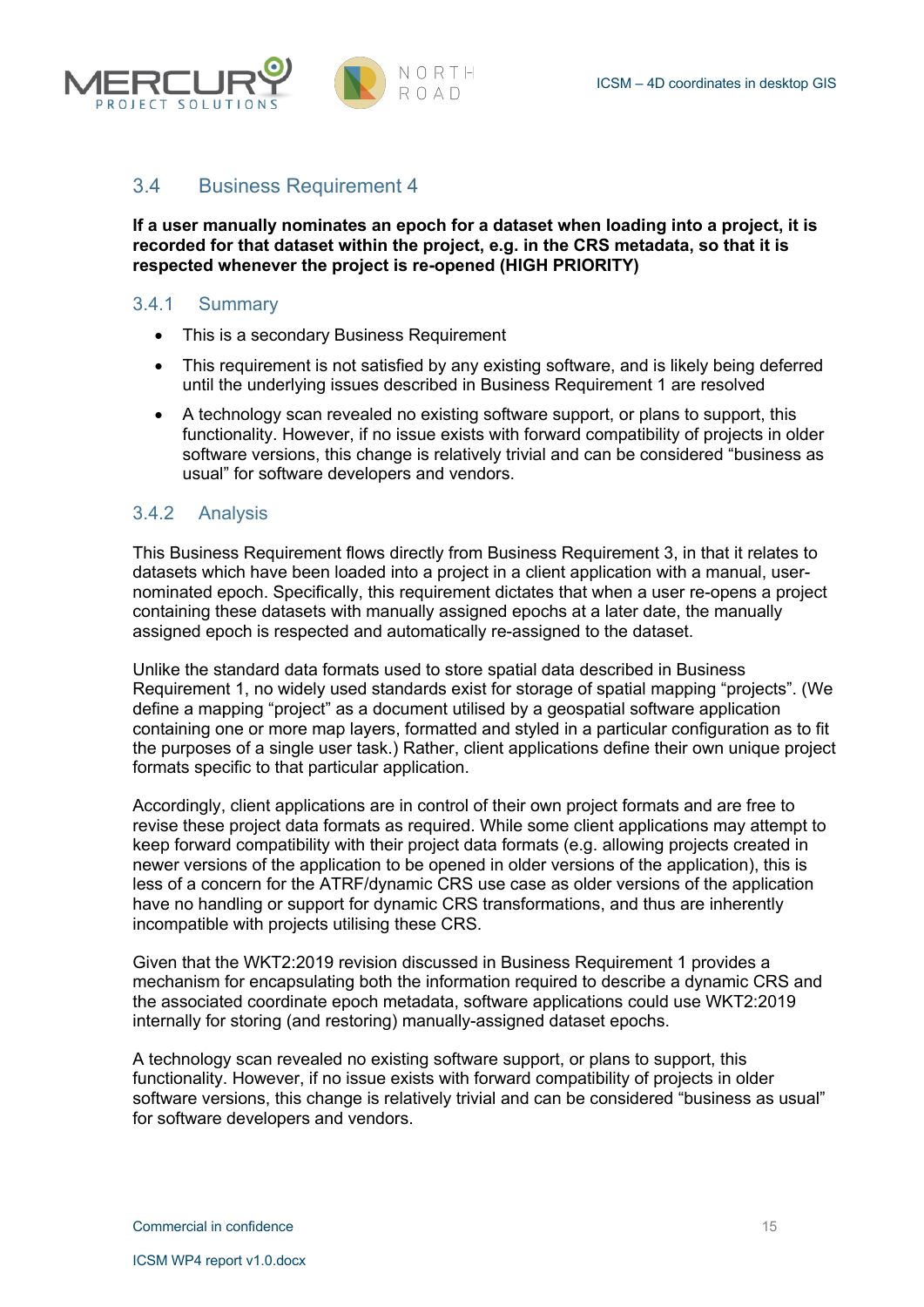



## 3.5 Business Requirement 5

**The GIS software shall allow users to query the epoch associated (if there is one) with an ATRF dataset, displaying this epoch in a human-readable or ISO date format. (HIGH PRIORITY)**

#### 3.5.1 Summary

- This is a secondary Business Requirement
- This requirement is not satisfied by any existing software, and is likely being deferred until the underlying issues described in Business Requirement 1 are resolved
- This is a relatively trivial change, and ultimately is satisfied by adding an additional field to display next to the layer's CRS information and metadata
- A technology scan revealed no existing software support, or plans to support, this functionality.

#### 3.5.2 Analysis

This Business Requirement is a natural extension of Business Requirements 1 and 3. Specifically, this Requirementstates that if a software application has internal knowledge of a dataset's epoch (either automatically via the dataset's CRS metadata or via a manual userassigned epoch), that this information should also be visible to users in a human-readable format.

This is a relatively trivial change, and ultimately is satisfied by adding an additional field to display next to the layer's CRS information and metadata.

One concern raised during user workshops is that software must be careful to state that this coordinate epoch refers to the coordinate frame **only**, and is **unrelated** to the actual capture (or observation) date of data. For instance, aerial imagery captured on April 16th 2023 may be saved in a coordinate epoch of January 1st 2021. There is no requirement that the coordinate epoch and capture date have any relation to each other, and software must take care to present the coordinate epoch in an unambiguous way to avoid user misinterpretation or confusion. This may also require user re-education in order to inform users of the distinction between coordinate epoch and capture date.

A technology scan revealed no existing software support, or plans to support, this functionality.

## 3.6 Business Requirement 6

**The software has the capability to make a copy of an existing dataset (i.e. "save as") with a new epoch assigned, without applying any transformation to coordinates (HIGH PRIORITY)**

#### 3.6.1 Summary

• This is a secondary Business Requirement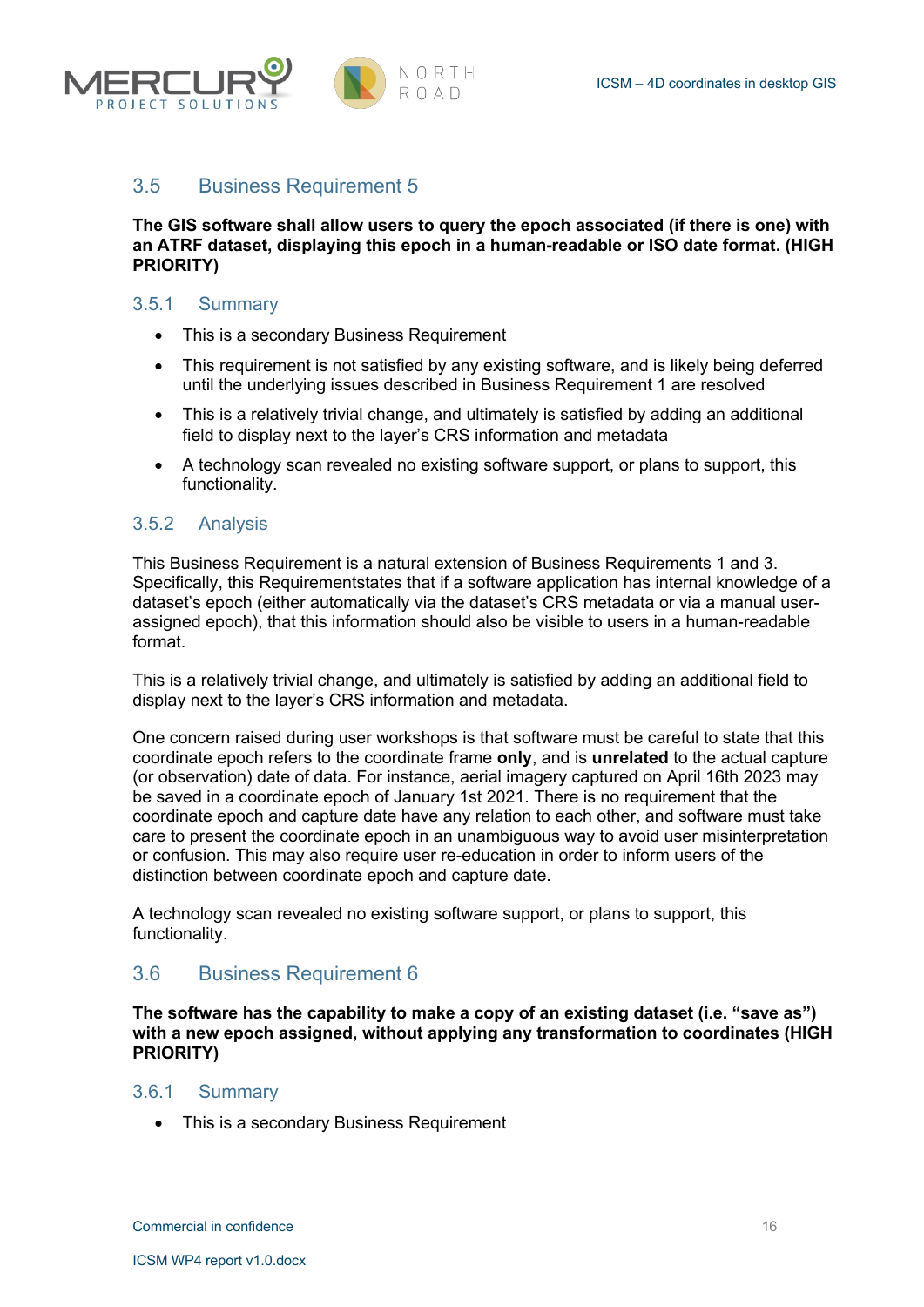



- This requirement is not satisfied by any existing software, and is likely being deferred until the underlying issues described in Business Requirement 1 are resolved
- A technology scan revealed no existing software support, or plans to support, this functionality.

### 3.6.2 Analysis

This Business Requirement has a prerequisite on Business Requirement 1, in that it relates specifically to creating a new copy of an existing dataset with a specific epoch assigned to the coordinates. This requirement is analogous to the functionality exposed in applications such as QGIS' "*Assign Projection*" tool, which allows users to create a copy of an existing dataset to a new file with a particular CRS assigned, but without performing ANY transformation of coordinates. These tools are designed to allow users to correct a dataset which has been assigned an incorrect CRS definition, for instance a dataset with coordinates in GDA2020 latitude/longitude values (EPSG:7844) but with metadata describing the coordinates as GDA2020 MGA zone 56 (EPSG:7856).

Business Requirement 6 extends this existing functionality, by allowing users to create a copy of an existing dataset into a new file with a different, manually assigned coordinate epoch, without any transformation of coordinates. Since no actual transformation of coordinates is performed, this requirement is NOT dependent on Business Requirement 2.

It is envisaged that the functionality could be exposed in client applications in a similar way to their existing "*assign projection*" tools, with the addition of a calendar-based widget for selecting the desired output coordinate epoch.

A technology scan revealed no existing software support, or plans to support, this functionality.

## 3.7 Business Requirement 7

**The software has the capability to make a export of an existing dataset ("save as") with a new epoch, applying the corresponding time-based transformation to coordinates as they are exported. (HIGH PRIORITY)**

## 3.7.1 Summary

- This is a secondary Business Requirement
- This requirement is not satisfied by any existing software, and is likely being deferred until the underlying issues described in Business Requirement 1 are resolved
- A technology scan revealed no existing software support, or plans to support, this functionality.

#### 3.7.2 Analysis

Much like Business Requirement 6, this requirement has a prerequisite on Business Requirement 1, in that it depends on the ability for software to store a coordinate epoch into a layer's metadata.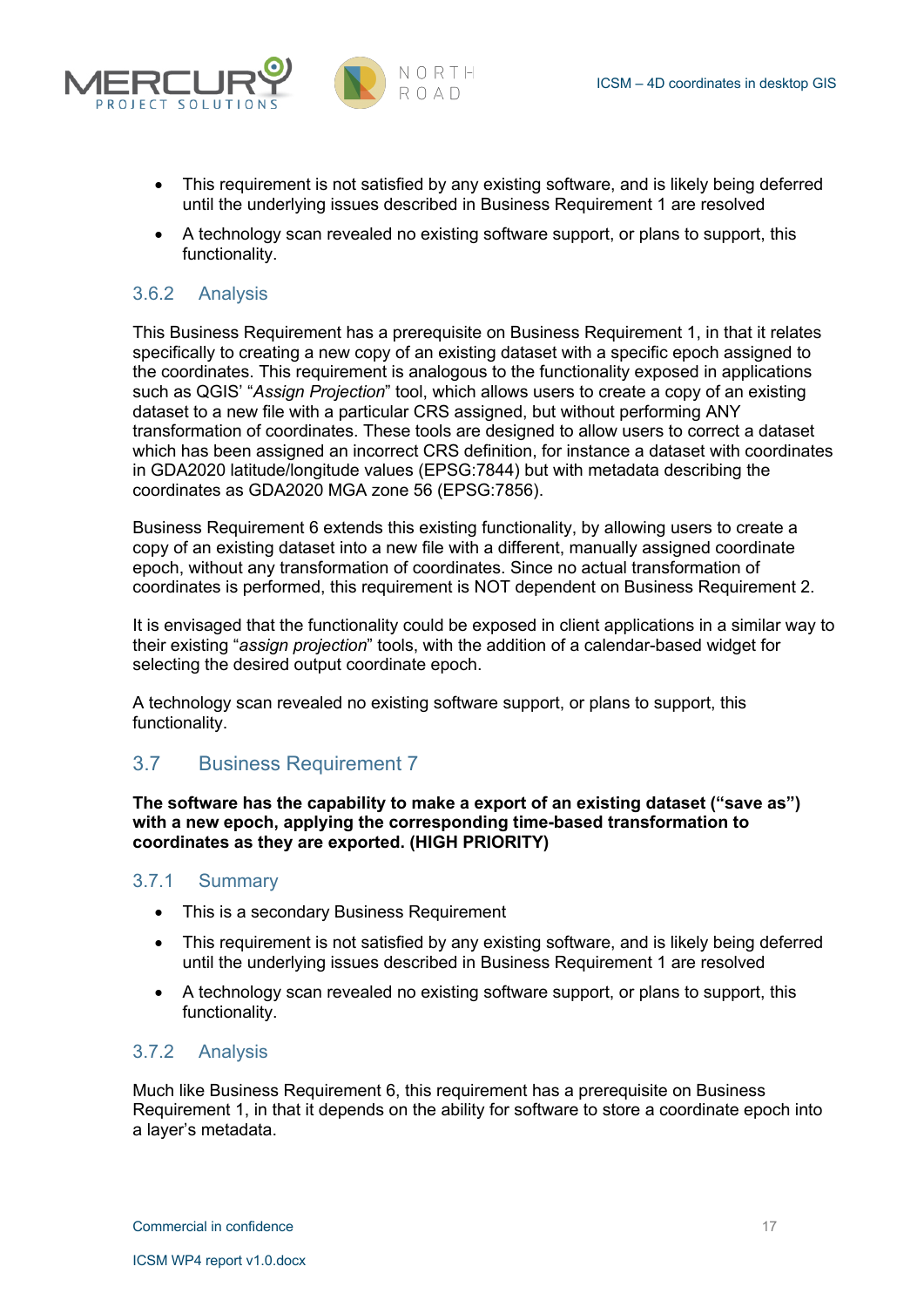



The important distinction from Business Requirement 6 is that unlike requirement 6, coordinates will be transformed using a 4-dimensional, time-dependent transformation during the copy. This requirement is the time-dependent, dynamic equivalent to QGIS' "*Reproject Layer*" tool, or ArcGIS' "*Project*" tool.

Business Requirement 7 further extends this existing functionality by allowing users to create an export of an existing dataset into a new file with a different, manually assigned coordinate epoch, with coordinates transformed from their source position to the equivalent position at the destination epoch. Since a 4-dimensional transformation is required, this Business Requirement is dependent on Business Requirement 2.

It is envisaged that the functionality could be exposed in client applications in a similar way to their existing "*reproject*" tools, with the addition of a calendar-based widget for selecting the desired output coordinate epoch.

Consultation with ESRI staff, and material published from their 2018 user conference (Kennedy 2018) has revealed that ESRI plans on adding this functionality to their ArcGIS Pro desktop application, however this implementation is likely internally blocked by Business Requirement 1.

Outside of ESRI, a technology scan revealed that the only other tool currently partially handling this requirement is the GDAL command line suite of utilities. GDAL version 3.0 allows users to perform a 4-dimensional time-dependent transformation of an input dataset, however users must manually specify the input coordinate epoch and the output dataset does **not** include the destination epoch anywhere in its automatically-generated metadata (Rouault 2019). This functionality is blocked by Business Requirement 1.

The technology scan revealed no existing software support, or plans to support, this functionality.

## 3.8 Business Requirement 8

**Web services are capable of applying time-dependent coordinate transformation on the fly while delivering data, ensuring that the data is delivered to clients in the epoch requested by that client. (MEDIUM-HIGH PRIORITY)**

#### 3.8.1 Summary

- This is a secondary Business Requirement
- It is critical for the dissemination of 4D datasets through geospatial web services
- Current versions of standard web-service specifications have no concept of dynamic CRS definitions, or time-dependent transformations
- The technology scan revealed no existing plans to amend web service standard specifications to handle this requirement, and no server software vendor plans to implement this functionality in their software
- This requirement likely being deferred until the underlying issues described in Business Requirement 1 are resolved, specifically revisions to existing web service standards

**Commercial in confidence** 18 and 18 and 18 and 18 and 18 and 18 and 18 and 18 and 18 and 18 and 18 and 18 and 18 and 18 and 18 and 18 and 18 and 18 and 18 and 18 and 18 and 18 and 18 and 18 and 18 and 18 and 18 and 18 and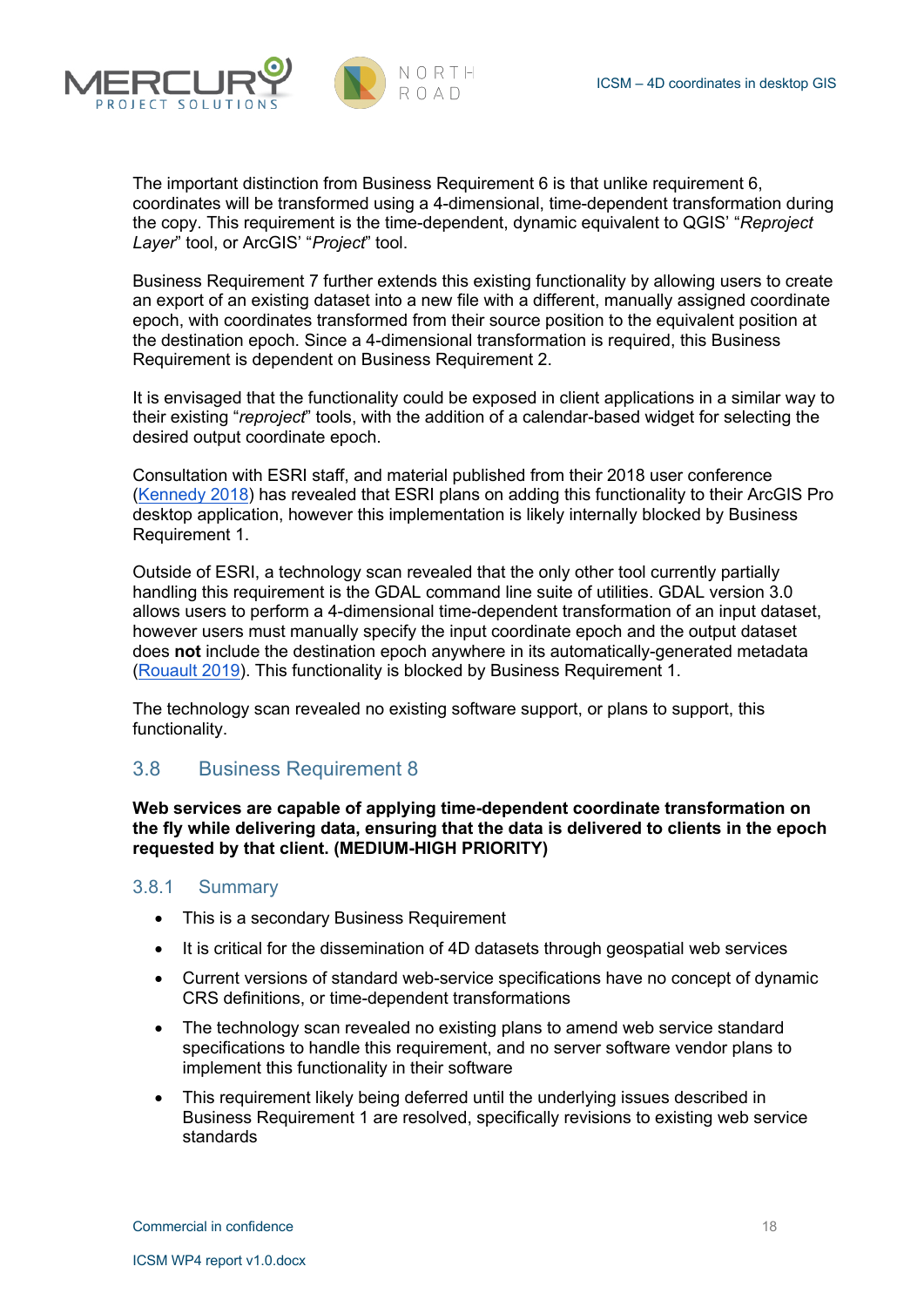



#### 3.8.2 Analysis

Many web services are implemented using standard specifications ratified by the OGC. These include Web Feature Service (WFS), Web Map Service (WMS), and Web Coverage Service (WCS) services, amongst many others. Current versions of these specifications have no concept of dynamic CRS definitions, or time-dependent transformations.

At a minimum, in order to utilise ATRF coordinates with these web services, would require the existing standards to be updated to allow the use of dynamic CRS definitions for available datasets and their associated coordinate epoch (such as via the WKT2:2019 standard discussed in Business Requirement 1.

Business Requirement 8 extends on this by requiring that web services are capable of performing on-the-fly transformations on the server-side and delivering the resultant datasets to clients in a coordinate epoch of the client's choice.

This adds additional functional requirements to future revisions of the WxS service standards, providing a standard method for web service clients to:

- Query a list of available coordinate epochs at which the service is capable of providing data, or determine whether the service is capable of transforming on-the-fly to any desired coordinate epoch
- Specify the desired coordinate epoch when requesting data from the service

Additionally, the many server implementations of these standards provided from different software projects and vendors would require updates to handle the newer versions of the specifications and expose this functionality to clients.

The technology scan revealed no existing plans to amend web service standard specifications to handle this requirement, and no server software vendor plans to implement this functionality in their software.

While vendors of proprietary, non-standards based web services (such as the ESRI REST services) may have internal plans to address this requirement in future versions of their server software, the technology scan did not reveal any publicly released plans for this.

## 3.9 Business Requirement 9

**The software is able to determine the correct epoch for ambiguous WGS84 based data, and standards exist for specifying the correct epoch for WGS84 based data (LOW PRIORITY)**

#### 3.9.1 Summary

- This is a secondary Business Requirement
- There are extreme technical challenges and ambiguity associated with this Business **Requirement**
- This requirement is not satisfied by any existing software and is dependent on development of international standards for ensemble datums, updates to registries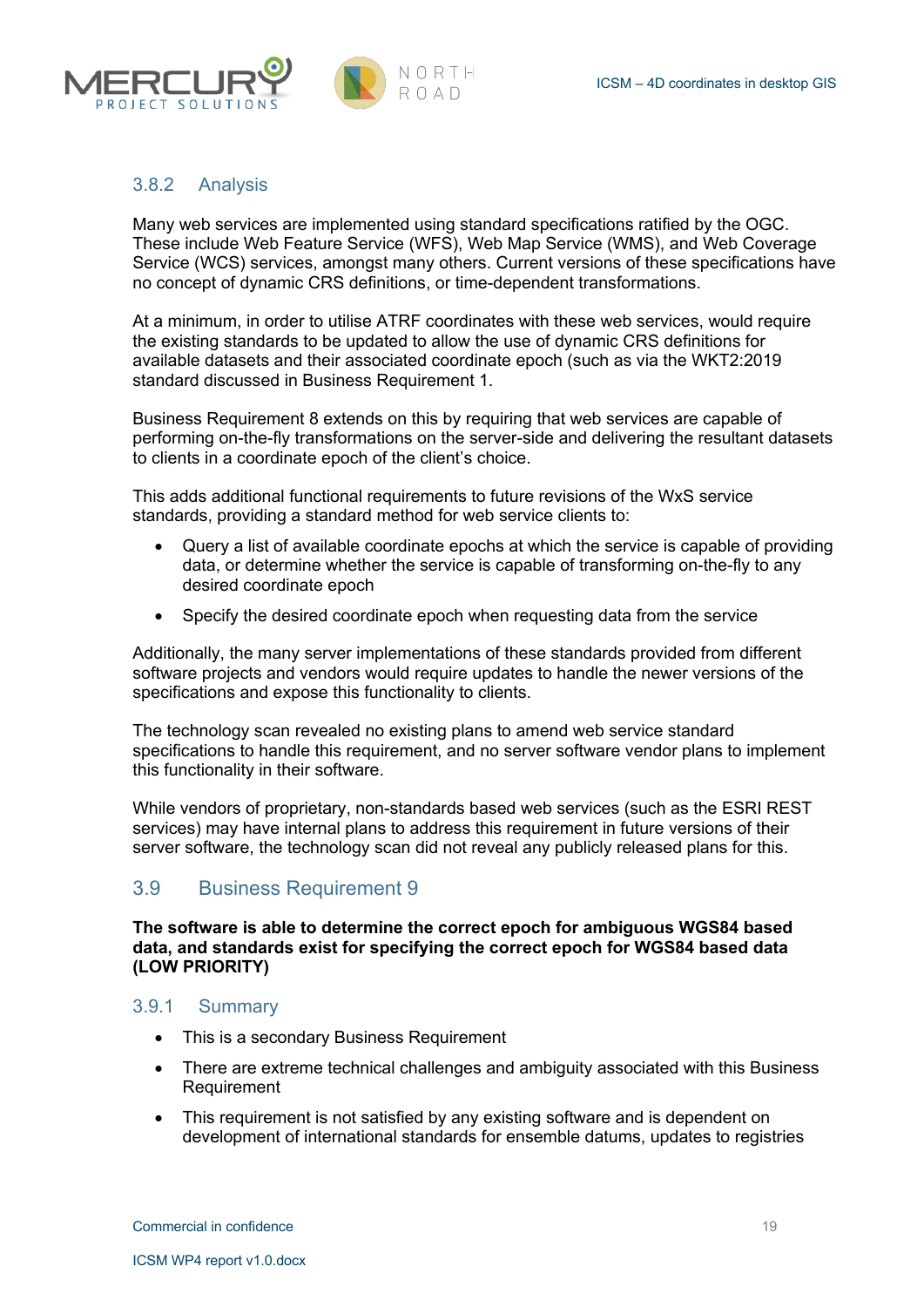

such as the EPSG registry to handle these, and updates to both the underlying software libraries (such as PROJ) and client applications to expose these datums.

• **Recommendation: we defer any final recommendations regarding ICSM involvement or investment on this requirement to other bodies of work which are underway and are focussed solely on this particular issue.**

#### 3.9.2 Analysis

Unfortunately, for existing datasets stored within WGS84, the actual coordinate epoch has been permanently lost and cannot be retrieved without manual intervention. In some cases, the epoch may be available via additional textual metadata associated with the dataset, however even when this information **is** available, it is not available in a machine-readable format and it would be dependent on a user manually sourcing the correct epoch and assigning it to the dataset.

Accordingly, due to the extreme technical challenges and ambiguity associated with this Business Requirement, it has been classified as a low priority. Correctly handling this use cases is dependent on other bodies of work, such as development of "*ensemble datums*" (see https://www.opengeospatial.org/blog/3045) and standards and specifications for storing and handling these.

The technology scan revealed no existing software support, or plans to support, this functionality.

#### 3.10 Business Requirement 10

**A particular project can have a user-defined epoch assigned to it (e.g. the date of creation, or another specific reference date such as ATRF 1/7/2023), and this date is used as the epoch when transforming data for display or analysis. (HIGH PRIORITY)**

#### 3.10.1 Summary

- This is a secondary Business Requirement
- This requirement is not satisfied by any existing software, and is likely being deferred until the underlying issues described in Business Requirement 1 are resolved

#### 3.10.2 Analysis

The authors envisage that this functionality would be exposed to users alongside the software's existing ability to specify a particular CRS for a project or map frame. A new, calendar-based, widget would be shown whenever a dynamic CRS is selected, allowing users to pick the desired coordinate epoch for viewing the project or map frame. This epoch would be saved into the project and retrieved when the project is restored at a later date.

This functionality is dependent on Business Requirements 1 and 2, as it requires that the coordinate epoch of individual map layers in the project is available, and that the software is able to project coordinates from the source layer's coordinate epoch to the project (or map frame's) coordinate epoch on-the-fly.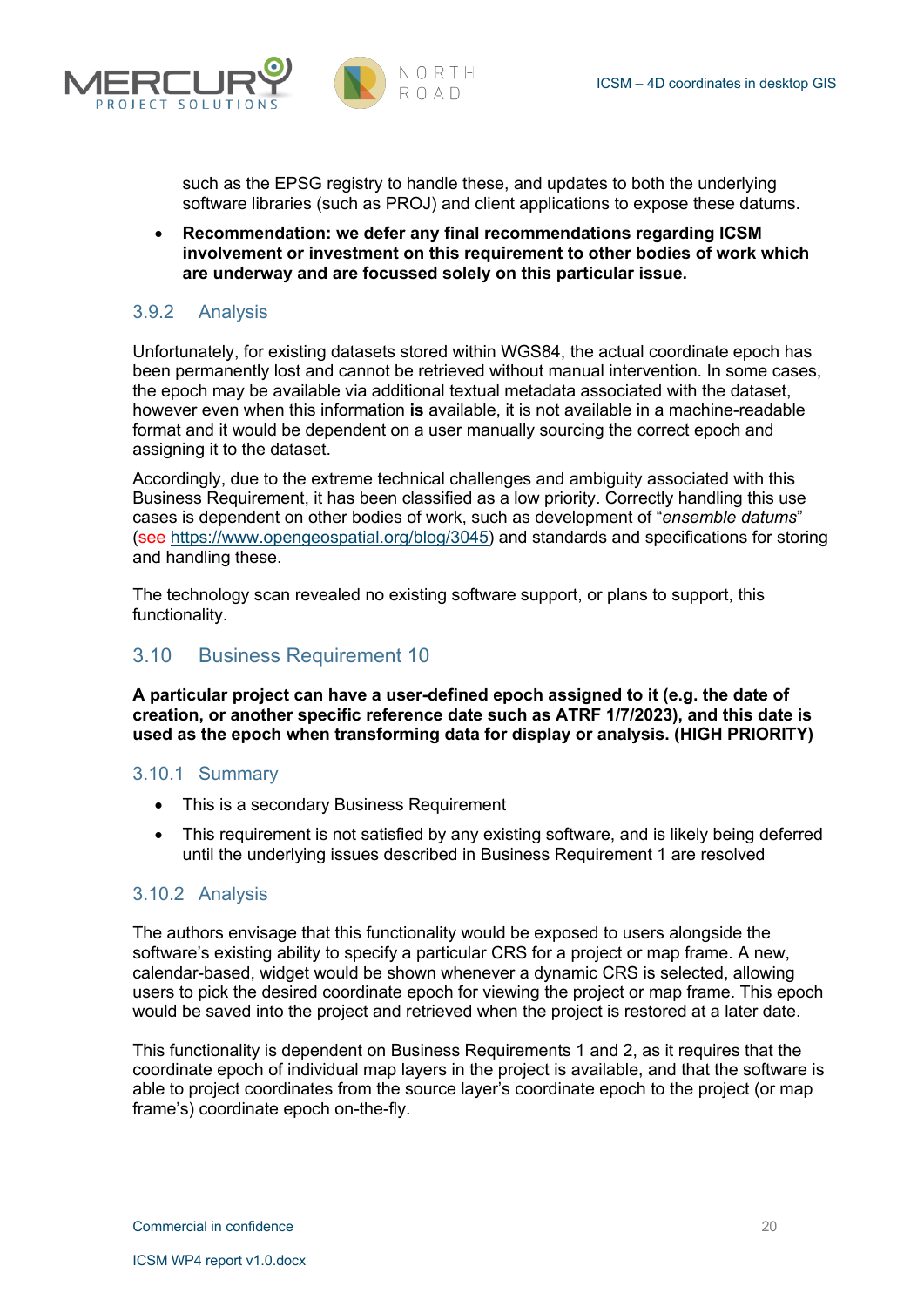

As described in Business Requirement 4, vendors and software developers have the flexibility to adapt their project formats as required. Accordingly, there should not be any standards-based issues for software applications to allow projects to be created, saved, and restored with a dynamic datum with a particular, user-assigned coordinate epoch.

A technology scan revealed no existing software support, or plans to support, this functionality. Consultation with key ESRI staff revealed that they did not have any existing plans to allow control over project coordinate epochs, however, it is possible that they will be revising their approach following the workshop.

## 3.11 Business Requirement 11

**The software provides a tool (e.g. a time slider) to move coordinates in the CRS over time, by dynamically altering the project (or map displays) epoch and rendering features with an on-the-fly transformation to this epoch (LOW PRIORITY)**

#### 3.11.1 Summary

ROIFCT SOLUTI

- This is a secondary Business Requirement
- This requirement is not satisfied by any existing software, and is likely being deferred until the underlying issues described in Business Requirement 1 are resolved

#### 3.11.2 Analysis

This requirement is an extension of Business Requirement 10. Specifically, it builds upon the functionality described in requirement 10 by exposing the project or map frame's coordinate epoch via an interactive "*time slider*" widget. As users interact with this widget, the coordinate epoch associated with the map view will be updated, and the map reprojected into the new epoch. Accordingly, it is also dependent on Business Requirements 1 and 2.

Many geospatial desktop applications (e.g. QGIS, ArcMap) already expose a "time slider" widget which allows users to interactive explore temporal data. These sliders currently alter a map view by toggling the visibility of features based on a timestamp (or epoch) associated with features, usually via an attribute assigned to each feature. For instance, if features have a "start date" and "end date" attribute, the feature will be visible whenever the slider position sits between these dates. It is possible that these existing interactive time-slider controls could be updated to also dynamically alter the map view's coordinate epoch.

A technology scan revealed no existing software support, or plans to support, this functionality.

## 3.12 Business Requirement 12

**The software offers applicable choices of epoch to assign to output datasets in the case of data operation performed on a single layer (e.g. buffering an input dataset), and makes an intelligent choice for the initial value of this choice (HIGH PRIORITY)**

#### 3.12.1 Summary

• This is a secondary Business Requirement

**Commercial in confidence** 21 **22**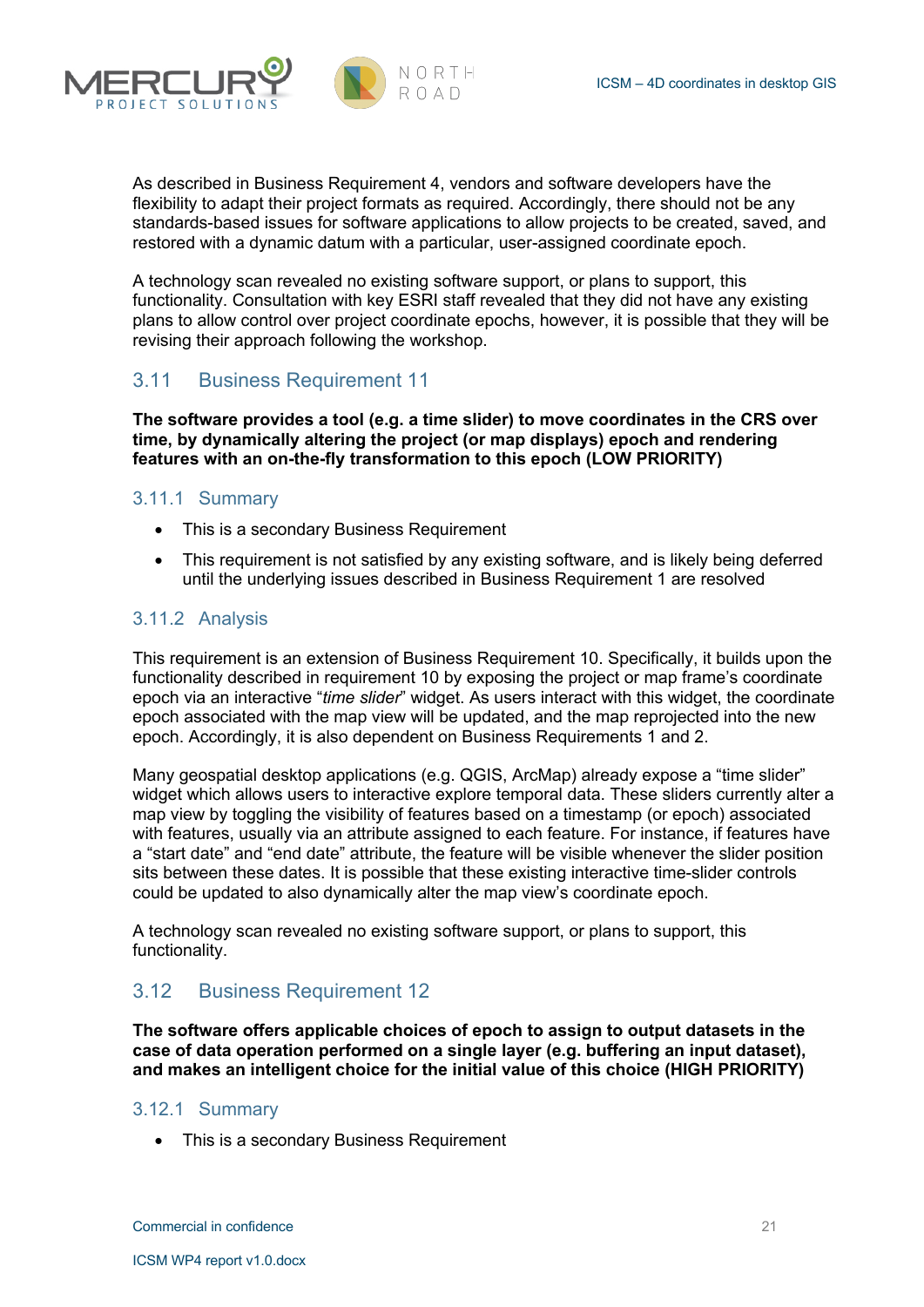



- This requirement is dependent on Business Requirement 1, and in a situation where the destination coordinate epoch does not match the input coordinate epoch, Business Requirement 4.
- This requirement is not satisfied by any existing software, and is likely being deferred until the underlying issues described in Business Requirements 1 and 4 are resolved

### 3.12.2 Analysis

This requirement relates to the common GIS analyst task of performing a spatial operation on a single input dataset. For instance, buffering a layer by a fixed distance, or converting a polygon layer to a centroid point layer. In the case that a user performs these operations on a source layer which is stored in a dynamic CRS with a particular coordinate epoch, the software (or user) must make a choice about what epoch to store the output dataset in.

Possible approaches could consist of:

- Using the same dynamic CRS and coordinate epoch as the input dataset
- Using the project's defined dynamic CRS and coordinate epoch (as described in Business Requirement 10)
- Using some other default, manually user-specified epoch (e.g. an epoch selected by the user from the software applications "Options" dialog)

This requirement is dependent on Business Requirement 1, and in a situation where the destination coordinate epoch does not match the input coordinate epoch, Business Requirement 4.

A technology scan revealed no existing software support, or plans to support, this functionality. Effectively, since no software applications can currently handle Business Requirement 1, if any datasets with a coordinate epoch are processed using existing software applications, the output will always be in the same coordinate epoch as the input dataset.

## 3.13 Business Requirement 13

**The software makes an intelligent choice of epoch to assign to output datasets created as a result of a multi-layer operation involving layers with differing epochs (e.g. clipping or union operation). (HIGH PRIORITY)**

#### 3.13.1 Summary

- This is a secondary Business Requirement
- This requirement is not satisfied by any existing software, and is likely being deferred until the underlying issues described in Business Requirement 1 are resolved
- A technology scan revealed no existing software support, or plans to support, this functionality.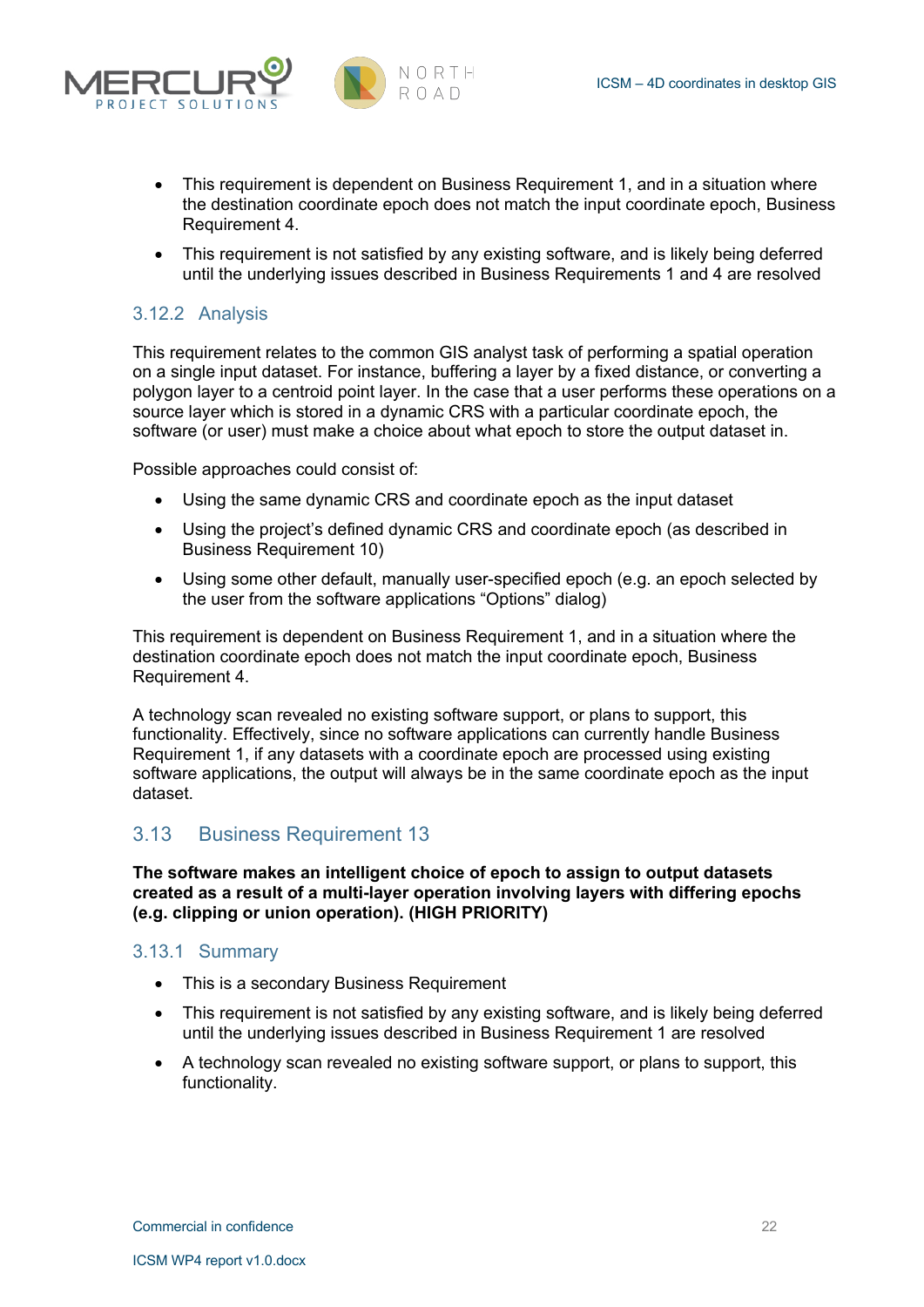



#### 3.13.2 Analysis

In addition to the situation described in Business Requirement 12, GIS analysts also regularly perform spatial operations which utilise multiple input datasets. Examples of these tasks include clipping a set of layers against a polygon layer or joining attributes from one layer to another through the use of a spatial join. For these operations, the input datasets used may not necessarily all be stored in an identical CRS or coordinate epoch.

Typically, software applications already handle the use of multiple inputs with different static CRS by performing an on-the-fly reprojection of the input datasets in order to bring them all into a common CRS for processing. In the case of input datasets which utilise dynamic CRS and differing coordinate epochs, it will be necessary for the software to also perform the 4 dimensional transformations required to align input datasets into a matching coordinate epoch. Accordingly, this requirement is dependent on both Business Requirements 1 and 2.

The software must make an intelligent choice of epoch to utilise for the output dataset, or require users to manually make this choice of epoch. Possible approaches are similar to those described in Business Requirement 12, and include:

- Using the same dynamic CRS and coordinate epoch as just one of the input datasets (e.g. the first dataset selected in the tool)
- Using the project's defined dynamic CRS and coordinate epoch (as described in Business Requirement 10)
- Using some other default, manually user-specified epoch (e.g. an epoch selected by the user from the software applications "Options" dialog)

A technology scan revealed no existing software support, or plans to support, this functionality.

## 3.14 Business Requirement 14

#### **The software allows users to choose the desired epoch when creating a new dataset, e.g. as part of the dataset's CRS selection (MEDIUM PRIORITY)**

#### 3.14.1 Summary

- This is a secondary Business Requirement
- This requirement is not satisfied by any existing software, and is likely being deferred until the underlying issues described in Business Requirement 1 are resolved

#### 3.14.2 Analysis

This requirement is a natural extension to Business Requirements 6 and 7, but unlike those requirements, it relates to the use case of a user creating a brand-new dataset within the software application.

Geospatial applications currently expose the choice of static CRS to users when creating a new dataset. This is commonly done via a graphical widget which allows users to pick from a list of known CRS definitions (such as those available from the EPSG registry). In order to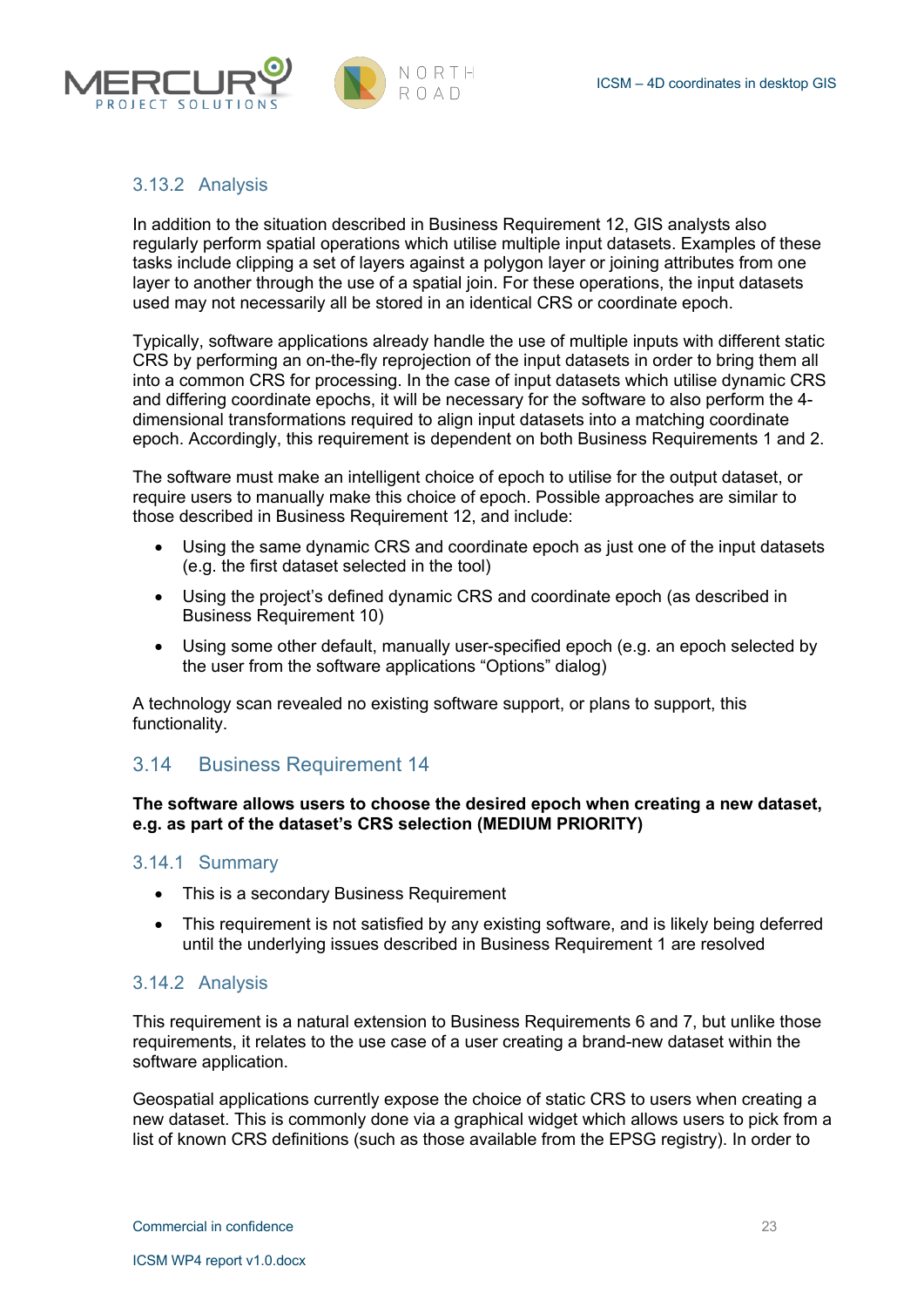



accommodate the creation of a new dataset in a dynamic CRS, such as ATRF, it will be necessary for users to also select the corresponding coordinate epoch associated with the data which will be stored in the layer.

This requirement is dependent on Business Requirement 1, or in limited use cases (where a dataset will only be utilised from a single project), Business Requirement 4. It is envisaged that this choice would be exposed via a similar method as Business Requirement 3, e.g. via a calendar widget which requires users to select the desired coordinate epoch.

A technology scan revealed no existing software support, or plans to support, this functionality.

## 3.15 Business Requirement 15

**When adding new features to an existing dataset with a defined epoch, the software correctly performs a time dependent transformation of the data from the current project's epoch back to the reference epoch which the dataset is stored in. (MEDIUM PRIORITY)**

#### 3.15.1 Summary

- This is a secondary Business Requirement
- This requirement is not satisfied by any existing software, and is likely being deferred until the underlying issues described in Business Requirement 1 are resolved

#### 3.15.2 Analysis

A common task performed by desktop GIS analysts is populating an existing dataset by digitizing features over a map. For instance, tracing the footprints of buildings over a reference aerial image.

In the case that a user is storing these features into a dataset with a particular coordinate epoch, the software must take careful consideration of how to appropriately transform and handle digitized features during their storage in the destination dataset. As an example, if a user is tracing features from a map displayed in a coordinate epoch of January 1 2026, the digitized coordinates cannot be directly stored into a dataset with a coordinate epoch of September 15 2023. Rather, these coordinates must be transformed via a 4-dimensional, temporal transformation in order to ensure that the coordinate values stored in the destination dataset are also in the September 15 2023 coordinate epoch.

Accordingly, the software must perform an on-the-fly temporal transformation from the project or map frame's coordinate epoch at which the features have been digitized (dependent on Business Requirement 10) to the destination dataset's coordinate epoch (dependent on Business Requirement 2).

A technology scan revealed no existing software support, or plans to support, this functionality.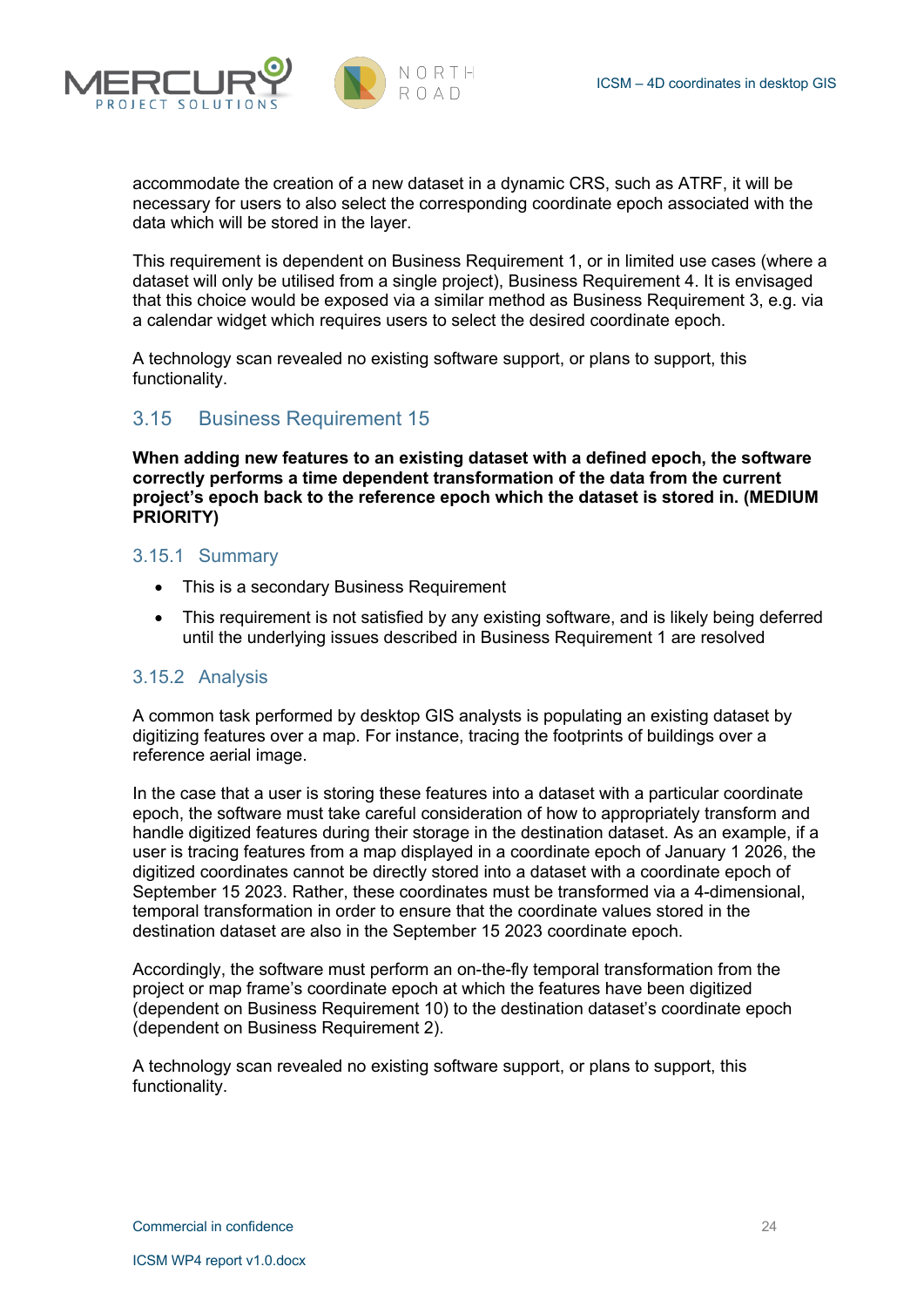



It is likely that user education is also required in this situation, to avoid confusion when a user digitises a point using a particular x/y value and later queries the actual stored coordinate, which has a different x/y value.

## 3.16 Business Requirement 16

**Standards exist for storage and retrieval of per-feature epoch within a single dataset, and the software correctly assigns the current epoch to newly created features (VERY LOW PRIORITY)**

#### 3.16.1 Summary

- This is a secondary Business Requirement
- This requirement is not satisfied by any existing software and standards
- There are extremely complex technical challenges preventing implementation of this requirement
- This is likely a "red herring" or "dead end" track, and epochs will be assigned on a dataset level (e.g. all features in a single dataset share a common epoch)

#### 3.16.2 Analysis

While theoretically interesting, this is not a practical requirement. The use-cases are relatively rare, largely revolving around GNSS data capture over prolonged periods of time. In those cases, it is good practice anyway to collect data in 'batches' with their own epochs, which can be harmonised upon aggregation.

The technical, standards, and storage complexities to meet this requirement are an order of magnitude higher than for dataset-level epochs, and in our opinion outweigh the marginal use-case benefits. These difficulties include, but are not limited to:

No standards exist for per-feature storage of epoch (or timestamp), and support amongst existing vector data formats is incomplete. Whilst some formats (such as GPX) contain a timestamp attribute, this timestamp is not necessarily related to the coordinate epoch and care must be taken not to incorrectly equate these two.

Exposing a per-feature epoch via software greatly complicates user interfaces and would necessitate educational campaigns to inform users that two features from the same dataset, with identical coordinates, are NOT necessarily located in the same place!

Adding per-feature epoch to large (e.g. multimillion/billion point) datasets would dramatically increase the memory and processing requirements for handling this data -- instead of storing 2 coordinates to represent a 2-dimensional point feature, 2 coordinate + epoch would be required. In addition, the software would no longer be able to perform optimisations like preparing a single coordinate transform to use for an entire dataset in advance and would instead be forced to create and process epoch-based coordinate transforms per feature (or, strictly speaking, per unique epoch in the input dataset).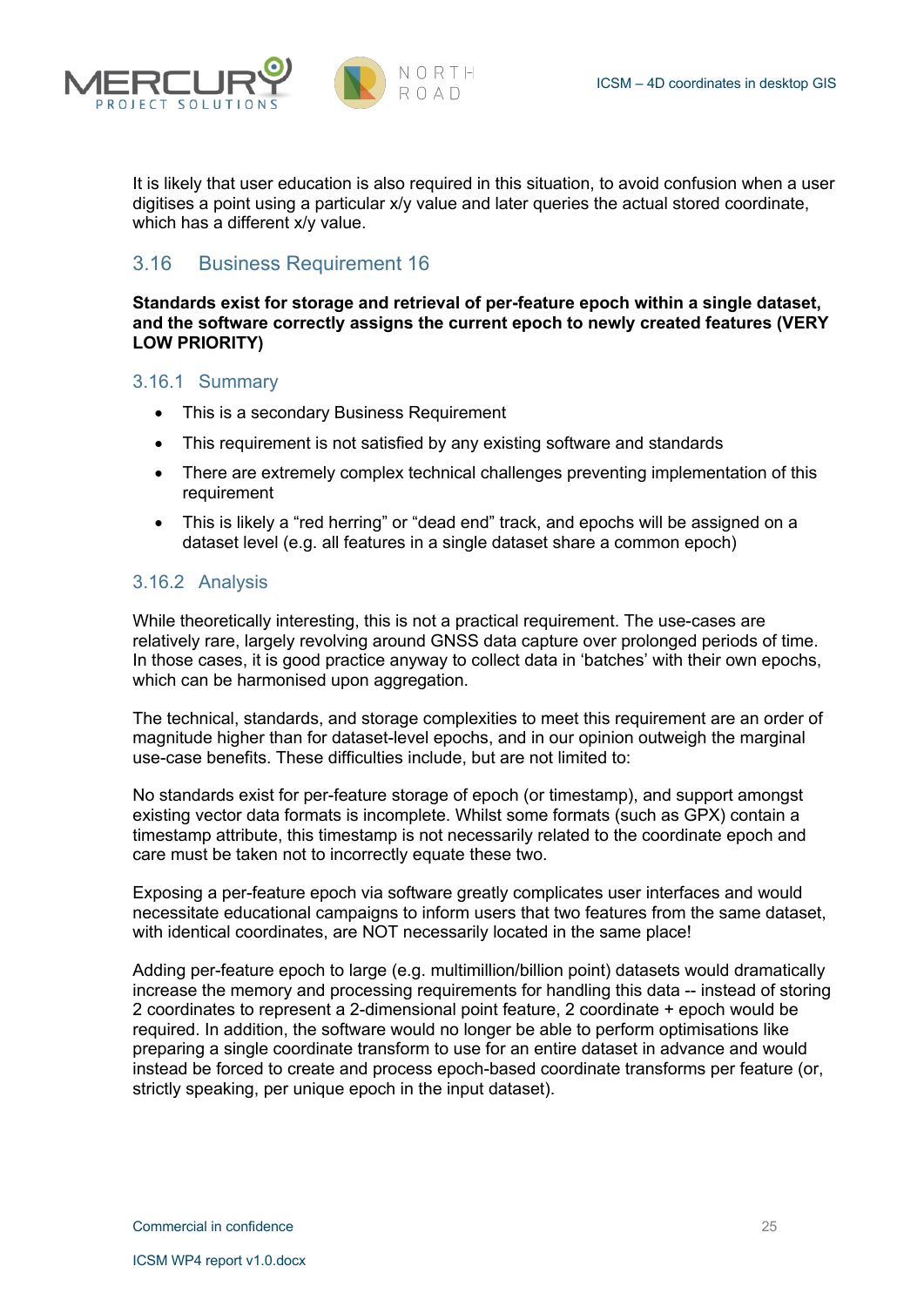

## 4 Summary and recommendations

This section summarises the findings from the technology scan of the prioritised use-cases, associated requirements and our understanding of the product- and standard roadmaps. The recommendations are aimed at addressing any issues and risks to the Australian datum modernisation program in a timely manner.

## 4.1 Key findings

ATRF is the second stage of Australia's datum modernisation program, after GDA2020. As such, it represents a paradigm shift. Fundamentally GDA2020 is a more accurate, and spatially adjusted, datum, in relation to previous datums such as GDA94, whereas ATRF adds a temporal  $(4<sup>th</sup>)$  dimension.

This means the changes required in spatial standards, data format and software are significantly more complex for enabling ATRF, than they are for enabling GDA2020.

To analyse the required changes to enable ATRF use in desktop GIS, we identified 12 priority use cases, which translate into 16 Business Requirements, i.e. the capabilities GIS software tools, data and standards would need to include to fully support ATRF.

Analysis of the Business Requirements shows that there are two primary requirements: Business Requirements 1 and 2. These encapsulate

- 1. the ability to store and read epoch metadata in a standard, machine readable format, and
- 2. the ability for software to automatically transform time dependent coordinates without user intervention.

These two are fundamental to all capabilities implied in the remaining (secondary) Business Requirements.

The other (secondary) requirements are largely solution specific. It is our assessment that these are likely to be relatively quickly and easily implemented after the primary requirements are completed.

The primary requirements must therefore be resolved with urgency and priority, as a prerequisite for ATRF adoption in Australia. Earlier research indicates that ATRF will start having significant user impact from 2023 onwards.

## 4.2 Risk to ICSM

A key risk to the ICSM datum modernisation program is that when ATRF becomes relevant to users (i.e. from 2023 onwards), there are no mainstream GIS tools available to them. This would have major impact on the program, its credibility and potentially the long-term viability of ATRF.

The technology scan shows that the challenges involved in Business Requirement 1 are complex, and there will likely be very lengthy delays in resolving the standards gaps associated with this requirement. With all the other requirements dependent on it, there is a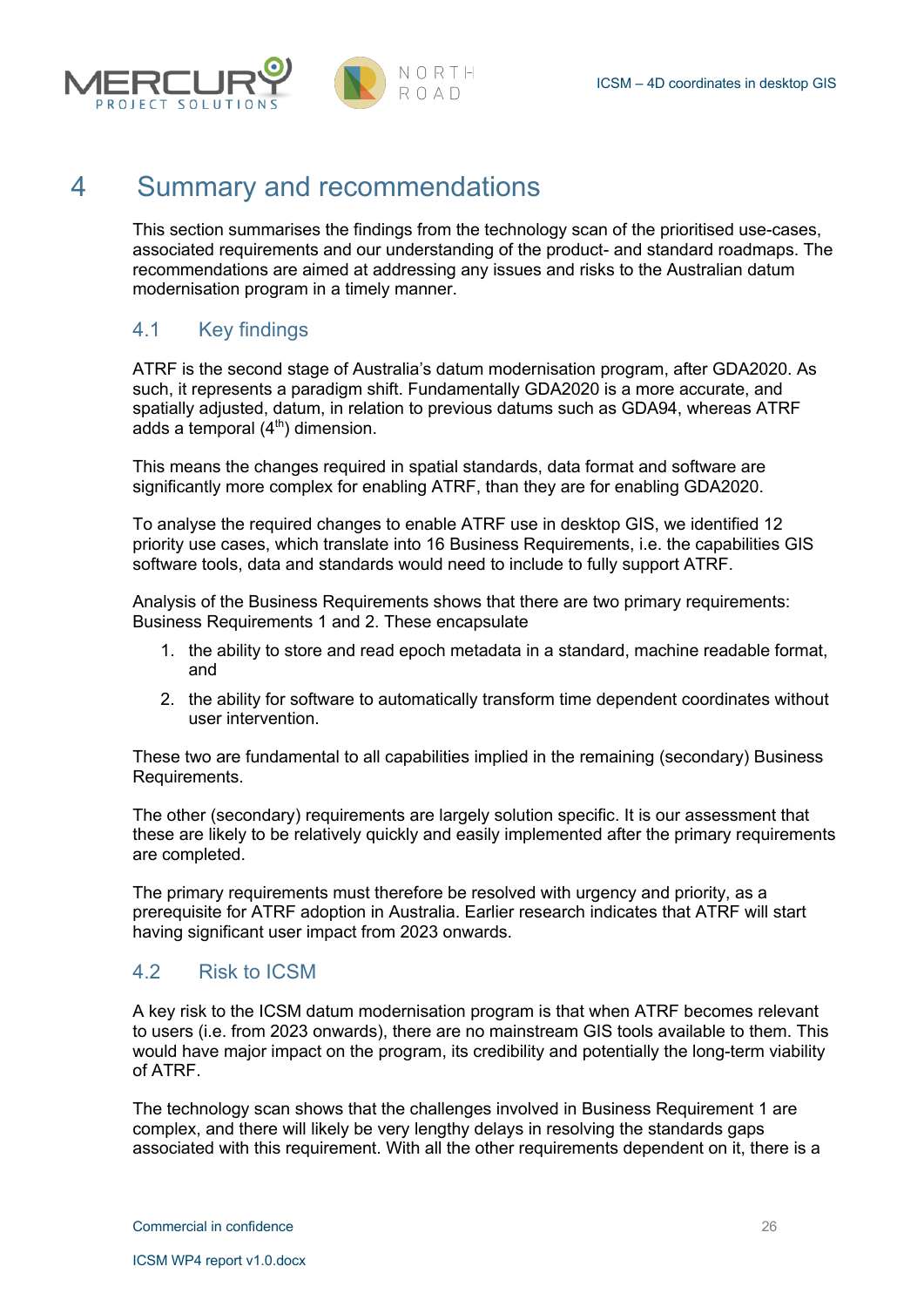



medium to high likelihood that without ICSM intervention, ATRF capability will not be widely available to mainstream users in Australia by 2023.

## 4.3 Recommendations

It is recommended that ICSM take the lead in a coordinated effort to accelerate Business Requirements 1 and 2 as a risk mitigation strategy to be ATRF ready by 2023.

Specifically, we recommend that:

- ICSM should, through its international connections with OGC, advocate and promote accelerated maturing and testing of the WKT2:2019 standard, invest in upgrading the PROJ library to be fully compatible with WKT2:2019, as well as upgrading standard spatial data formats to allow support for WKT2:2019.
- ICSM should actively liaise with Esri to ensure the availability of on-the-fly timedependent coordinate transformations capability by 2023 and as part of ICSM's Datum Modernisation awareness program, encourage (or invest in) other client software developers to utilise this 4-D capability in their products, in order to meet the needs of Australian users.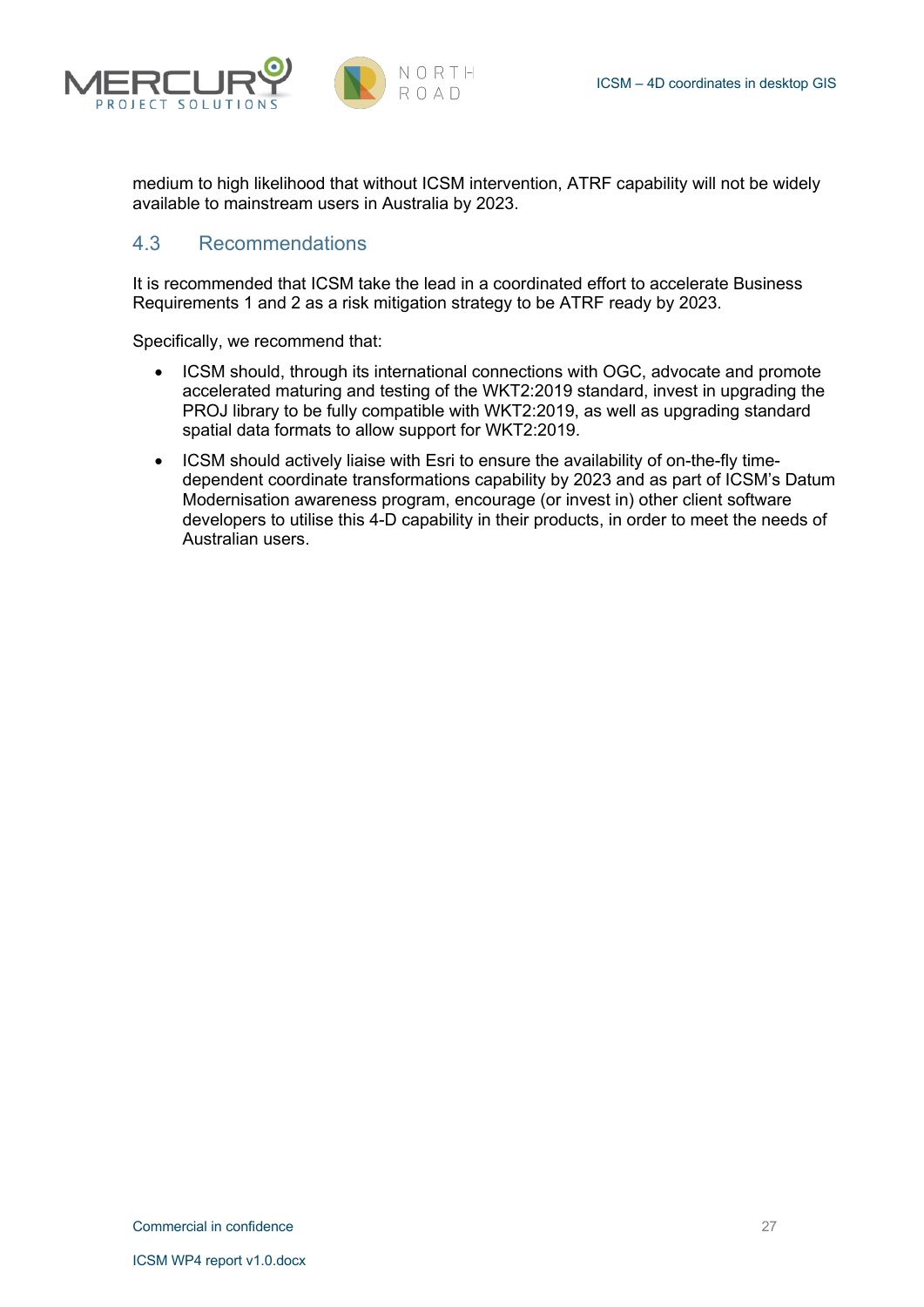



## 5 Appendix 1: Use-cases

The use-cases and associated requirements below were drafted, prioritised and validated in a workshop with selected experts and user representatives on 7 August 2019.

NORTH ROAD.

The actors in the use-cases are defined as

- **GIS Analyst:** A trained GIS analyst, conducting spatial analysis on a map-based desktop platform
- **Data Scientist:** A trained statistician or data scientist, with some geospatial knowledge, conducting spatial analysis in a non-map based statistical platform
- **Software Developer:** A software developer involved in the development of an application or library with a geospatial component
- **Spatial Data Manager:** A custodian or publisher of spatial data
- **Field User:** A worker involved in capturing or using spatial data in the field, usually via a mobile device. May be an expert in a non-spatial discipline and may not have any formal geospatial training or understanding.

For each use case, we identified the associated Business Requirements that are needed to satisfy the use-case.

## 5.1 Use Case 1a

As a **GIS Analyst,** I want to import time dependent data (e.g. GNSS coordinates) that automatically align with my other layers (e.g. within my project), so that the layers in my project or map are all aligned to the same datum by default.

Business Requirements

- GNSS or ATRF based data has a known epoch defined in its metadata, or when this information is not available, the user has a choice to (1) nominate an epoch (if they know the correct date), or (2) not nominate an epoch (dataset CRS is considered part of a 'datum ensemble').
- If a user nominates an epoch, it is flagged as such in the CRS metadata (?)
- The software can handle time-dependent coordinate transformations 'on the fly'

Priority: high

## 5.2 Use Case 1b

As a **GIS Analyst** or **Data Scientist**, I want to query an existing dataset to determine the epoch currently assigned to the dataset so that I can populate metadata concerning the layer and include this reference information in reports and contextual descriptions of maps.

Business Requirements

• GNSS or ATRF based data has a known epoch assigned (as per UC1), and standards exist for storing epoch metadata.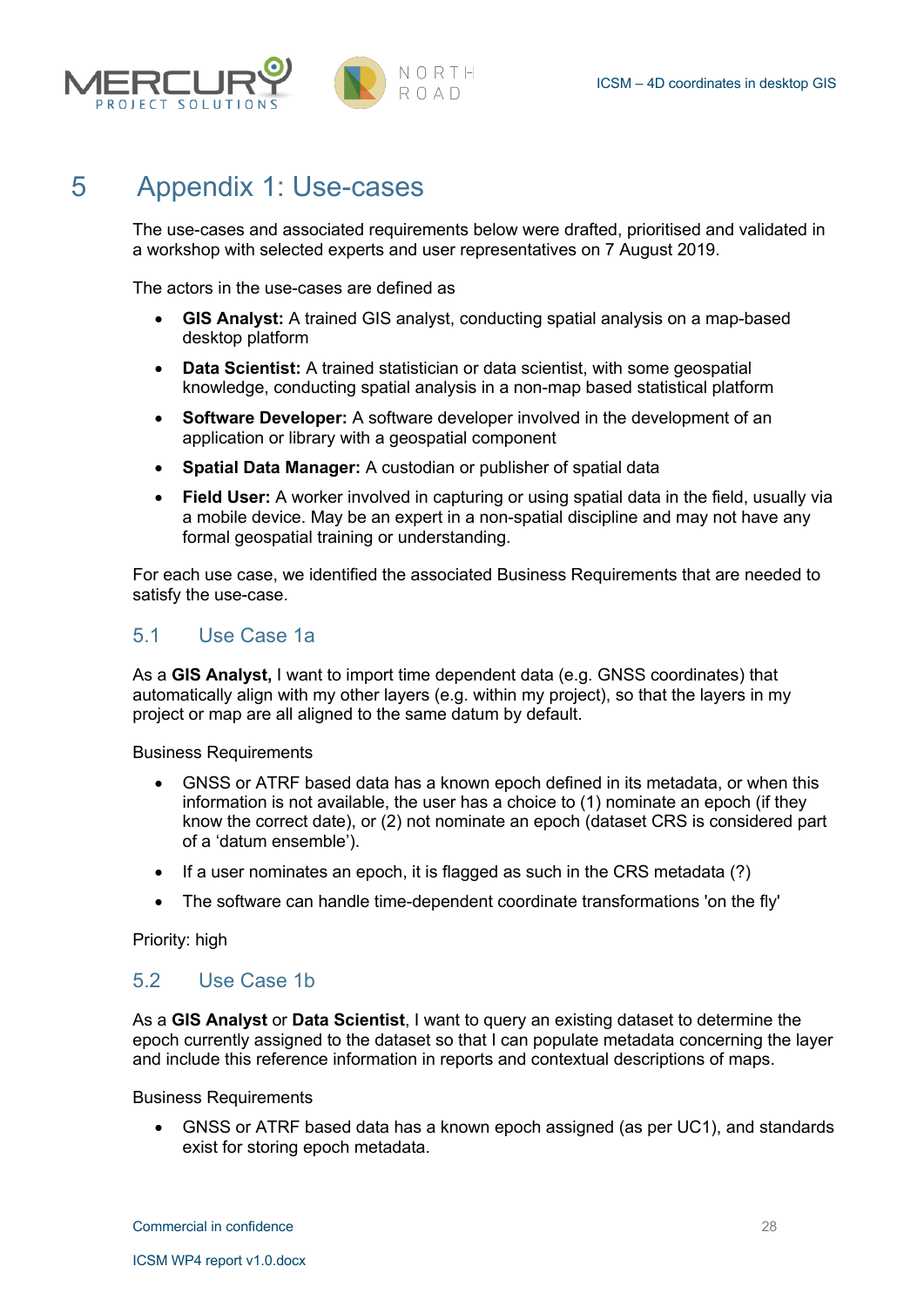



• The GIS software shall allow user to query the epoch associated (if there is one) with an ATRF dataset

Priority: high (part of 1a)

### 5.3 Use Case 2

As a **GIS Analyst**, I want to assign an epoch to existing time-dependent coordinates, so that I can manage, transform, or correct time-dependent coordinates with no epoch (or the wrong epoch) defined.

Business Requirements

- The software has the capability to make a copy of existing data ("save as") with a new epoch, without applying any transformation to coordinates
- Standards exist for storing epoch metadata (as per UC1b)

Priority: high

## 5.4 Use Case 3

As a **GIS Analyst**, I want to export ATRF based data with a user-defined epoch so that I can deliver data to third parties in an epoch of their choosing.

Business Requirements

- The software has the capability to make a copy of existing data ("save as") with a new epoch, applying the corresponding time-based transformation to coordinates as they are exported
- Standards exist for storing epoch metadata (as per UC1b)
- The software can handle time-dependent coordinate transformations 'on the fly' (as per UC1)

Priority: high

#### 5.5 Use Case 4

As a **Software Developer**, I want to access a coordinate transformation library that natively and elegantly handles time dependent coordinates, so that my software handles time dependent coordinates accurately, correctly and consistently with other software implementations.

Business Requirements

• The software can handle time-dependent coordinate transformations 'on the fly' (as per UC1)

Priority: high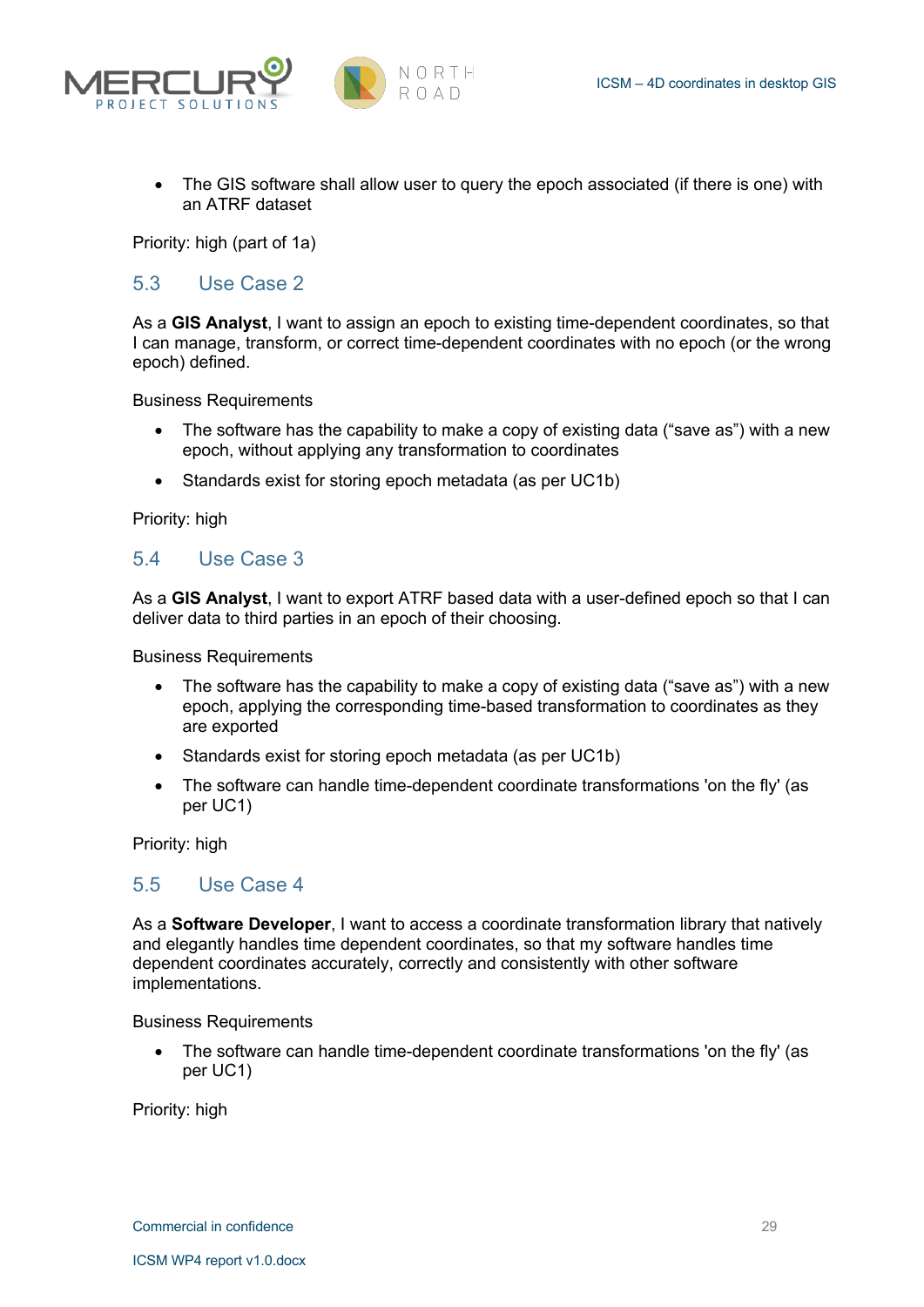



## 5.6 Use Case 5

As a **Spatial Data Manager**, I want to publish a web-service that provides spatial data in ATRF so that consumers with GNSS-enabled devices can use base map data which is aligned with GNSS coordinates.

Business Requirements

- The web service is capable of applying time-dependent coordinate transformation on the fly while delivering data.
- The epoch for exported data defaults to "today" (consider whether a user can request a specific non-today epoch?)
- WxS standard needs to allow for epoch-based query

## 1. Plate-fixed to ATRF Transformation

A. At point of supply (by Custodian)

- $\triangleright$  User requests data in ATRF + epoch
- $\triangleright$  Valid only for that epoch
- B. At point of decision making (by User)
	- $\triangleright$  (C)OTS transformation capability
	- $\triangleright$  Valid only for that epoch
	- $\triangleright$  Whole dataset(s)





#### Priority: high-medium

## 5.7 Use Case 6

As a **GIS Analyst** or **Data Scientist**, I want to use spatial datasets that have a known accuracy, datum and (where necessary) epoch, so that I know if data with different datums and/or epochs are 'equivalent', and my software can perform any required transformations without my intervention.

Business Requirements

- The software can handle time-dependent coordinate transformations 'on the fly' (as per UC1)
- Standards exist for storing epoch metadata (as per UC1b)

6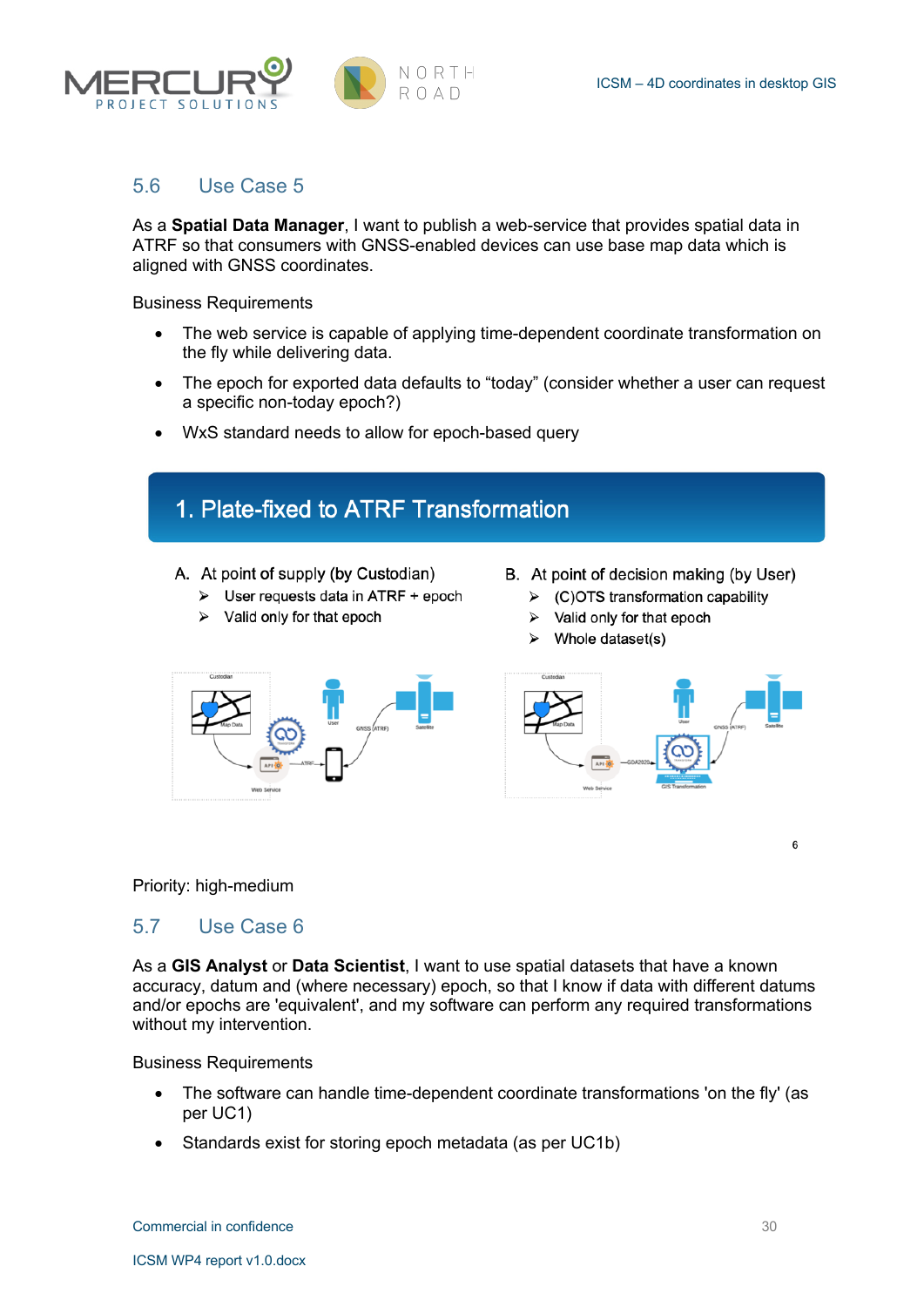



Priority: low (could be redundant)

## 5.8 Use Case 7

As a **GIS Analyst** I want to accurately handle and align data in a WGS84 reference frame so that the layers in my project or map are all aligned to the same datum by default.

Business Requirements

- The software can handle time-dependent coordinate transformations 'on the fly' (as per UC1)
- The software is able to determine the correct epoch for ambiguous WGS84 based data, and standards exist for specifying the correct epoch for WGS84 based data

Priority: low

## 5.9 Use Case 8

As a **GIS Analyst** or **Data Scientist**, I want to save a "project" today, including layers with a mix of different epochs, and be able to reload this project in 12 or more months' time and see the exact same map and results as I see today, so that I can justify decisions I made on past projects based on the spatial relationships of features exactly as they were at the time of analysis.

Business Requirements

- GNSS or ATRF based data has a known epoch defined in its metadata (as per UC1)
- The software can handle time-dependent coordinate transformations 'on the fly' (as per UC1)
- Standards exist for storing epoch metadata (as per UC1b)
- A particular project can have a user-defined epoch assigned to it (e.g. the date of creation, or another specific reference date such as ATRF 1/7/2023), and this date is recovered and used as the epoch when transforming data for display or analysis.

Priority: high

#### 5.10 Use Case 8b

As a **GIS Analyst** or **Data Scientist**, I want to be able to move forward and backward in time (e.g. with a time slider) for an ATRF dataset, to see how its position changes.

Business Requirements

- GNSS or ATRF based data has a known epoch defined in its metadata (as per UC1)
- The software can handle time-dependent coordinate transformations 'on the fly' (as per UC1)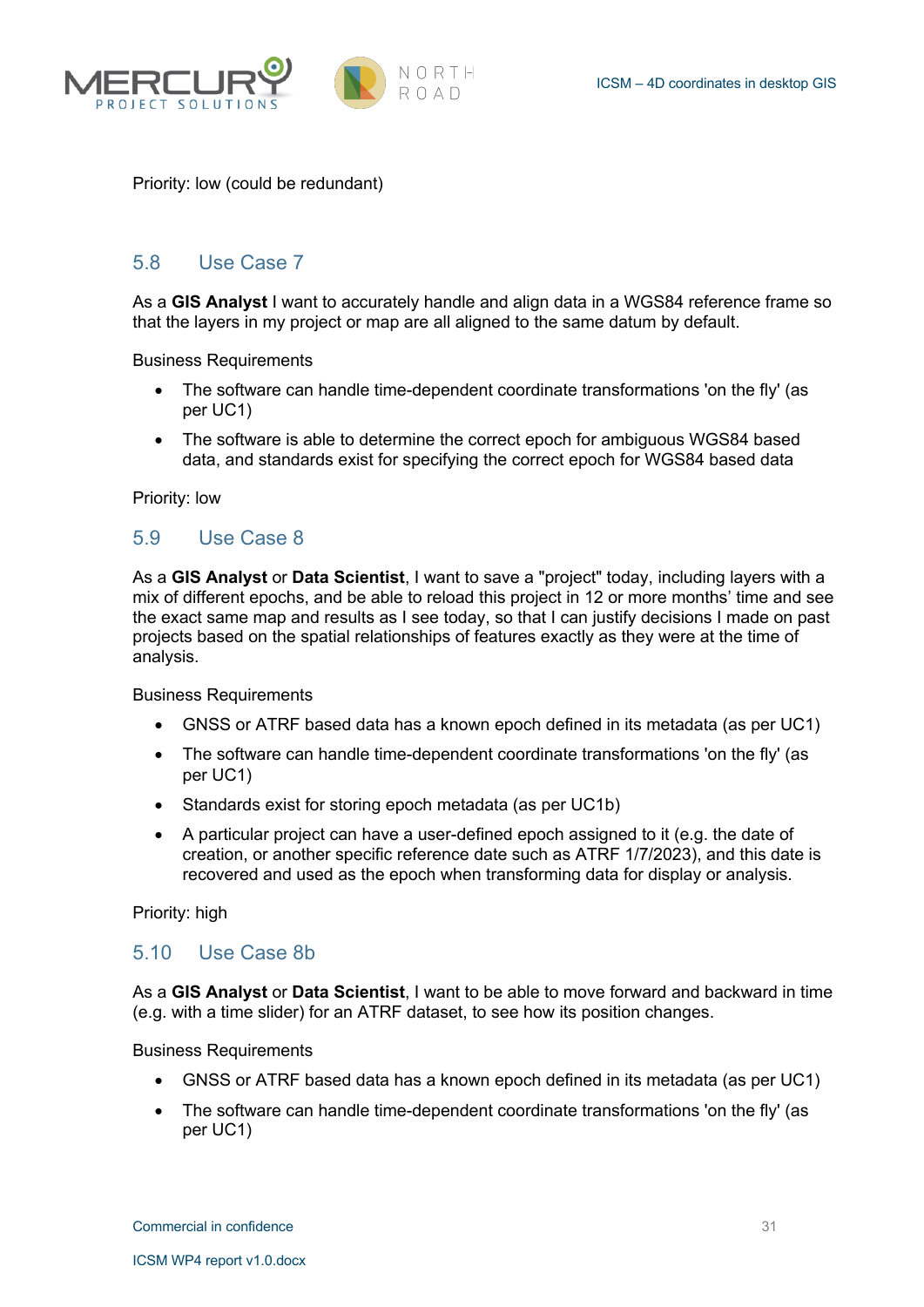



- Standards exist for storing epoch metadata (as per UC1b)
- A particular project can have a user-defined epoch assigned to it (e.g. the date of creation, or another specific reference date such as ATRF 1/7/2023), and this date is recovered and used as the epoch when transforming data for display or analysis.
- The software provides a tool (e.g. time slider) to move coordinates in the CRS over time

Priority: low

#### 5.11 Use Case 9

As a **GIS Analyst** or **Data Scientist**, I want to conduct operations on a spatial layer, such as buffering, and trust the software to correctly save the result with the required CRS information or metadata concerning epoch, so that I don't need to consider this myself, yet be confident that transformed datasets are correctly tagged with an appropriate epoch as needed.

Business Requirements

- GNSS or ATRF based data has a known epoch defined in its metadata (as per UC1)
- Standards exist for storing epoch metadata (as per UC1b)
- The software can handle time-dependent coordinate transformations 'on the fly' (as per UC1)
- The software makes an intelligent choice of epoch to assign to output datasets (e.g. use the same CRS/epoch as input dataset, or use the project CRS/epoch)

Priority: high

## 5.12 Use Case 9b

As a **GIS Analyst** or **Data Scientist**, I want to conduct analysis on multiple layers (e.g. intersection, clips, union/aggregation), potentially with different epochs, and trust the software to transparently handle any required operations for accurate results, so that I can confidently conduct my analysis utilising any datasets provided without the need to preprocess these and manually ensure they have a common epoch.

Business Requirements

- GNSS or ATRF based data has a known epoch defined in its metadata (as per UC1)
- Standards exist for storing epoch metadata (as per UC1b)
- The software makes an intelligent choice of epoch to assign to output datasets (e.g. use the same CRS/epoch as input datasets, or use the project CRS/epoch)

Priority: High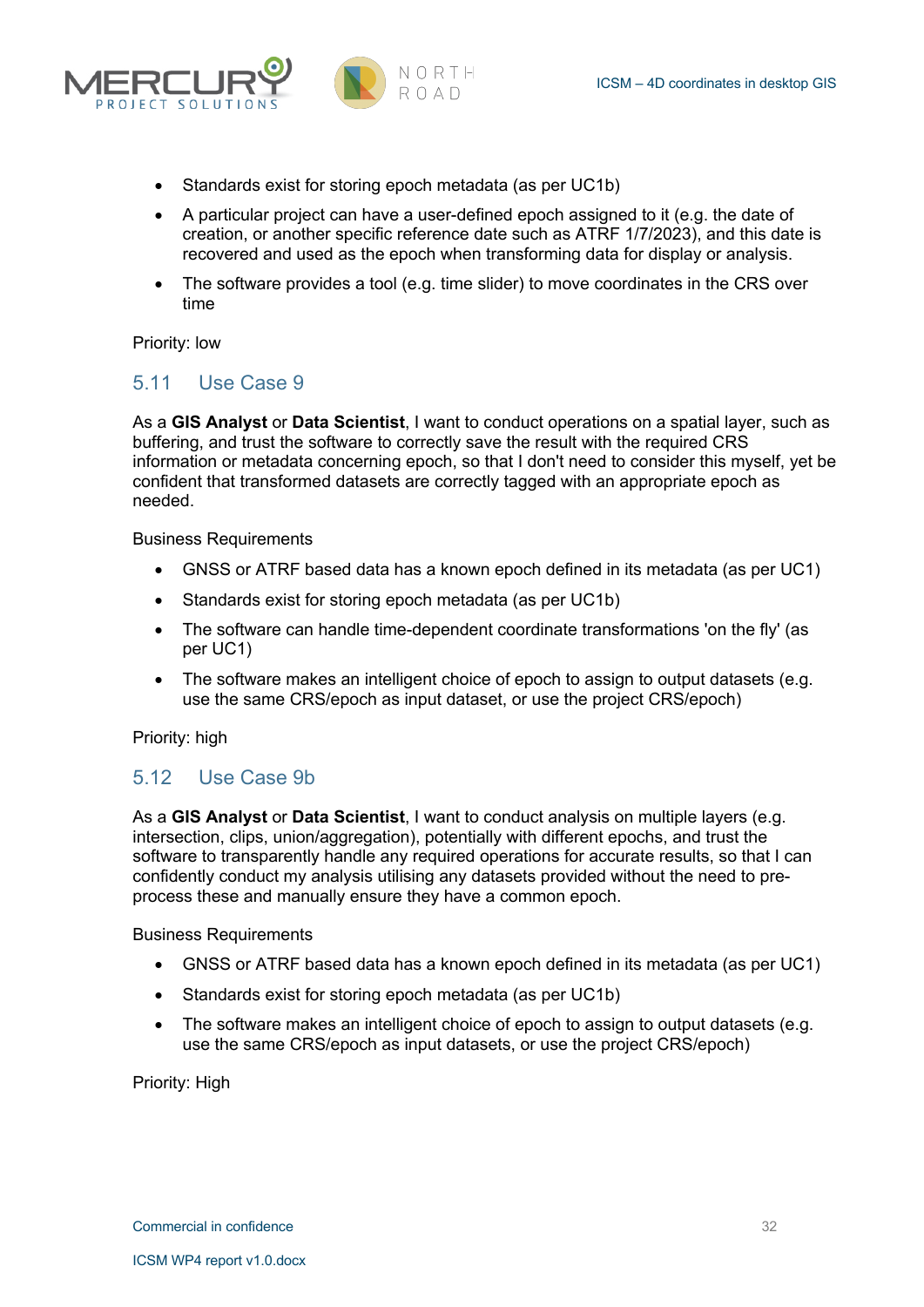



## 5.13 Use Case 10

As a **GIS Analyst**, I want to create a new dataset "from scratch" on my desktop, e.g. digitizing features from other sources, and utilise a modern time-dependent CRS for this data, ensuring it can be used accurately for many years to come.

Business Requirements

- The software allows users to choose the desired epoch when creating a new dataset
- Standards exist for storing epoch metadata (as per UC1b)
- When adding new features to the dataset, either:
- The software correctly performs a time dependent transformation of the data from the date of digitization (or other appropriate epoch) back to the reference epoch for the dataset
- Or, standards exist for storage and retrieval of per-feature epoch within a single dataset, and the software correctly assigns the current epoch to newly created features
- Use the PROJECT'S reference epoch as the feature-level epoch while digitizing, and project back or forward in time BEFORE storing these coordinates into the actual dataset itself.

Priority: medium

#### 5.14 Use Case 11

As a **Field User**, I want to collect data in the field over an extended (multi year?) period of time, using a mobile app or GNSS device and for later use on a desktop, so that I can harmonise the data points collected at different times to a common epoch.

Business Requirements

• Standards exist for storage and retrieval of per-feature epoch within a single dataset, and the software correctly assigns the current epoch to newly created features (as per UC11)

Priority: very low

#### 5.15 Use Case 12

As a **GIS Analyst**, I want to import data from a large database where features have been collected over a lengthy period of time (e.g. OpenStreetMap) and have these features accurately positioned so that I can utilise this data with a sub-meter (or greater) accuracy.

Business Requirements

• Standards exist for retrieval of per-feature epoch within a single dataset, and the software correctly transforms features with different epochs (as per UC11)

Priority: out of scope

Commercial in confidence 33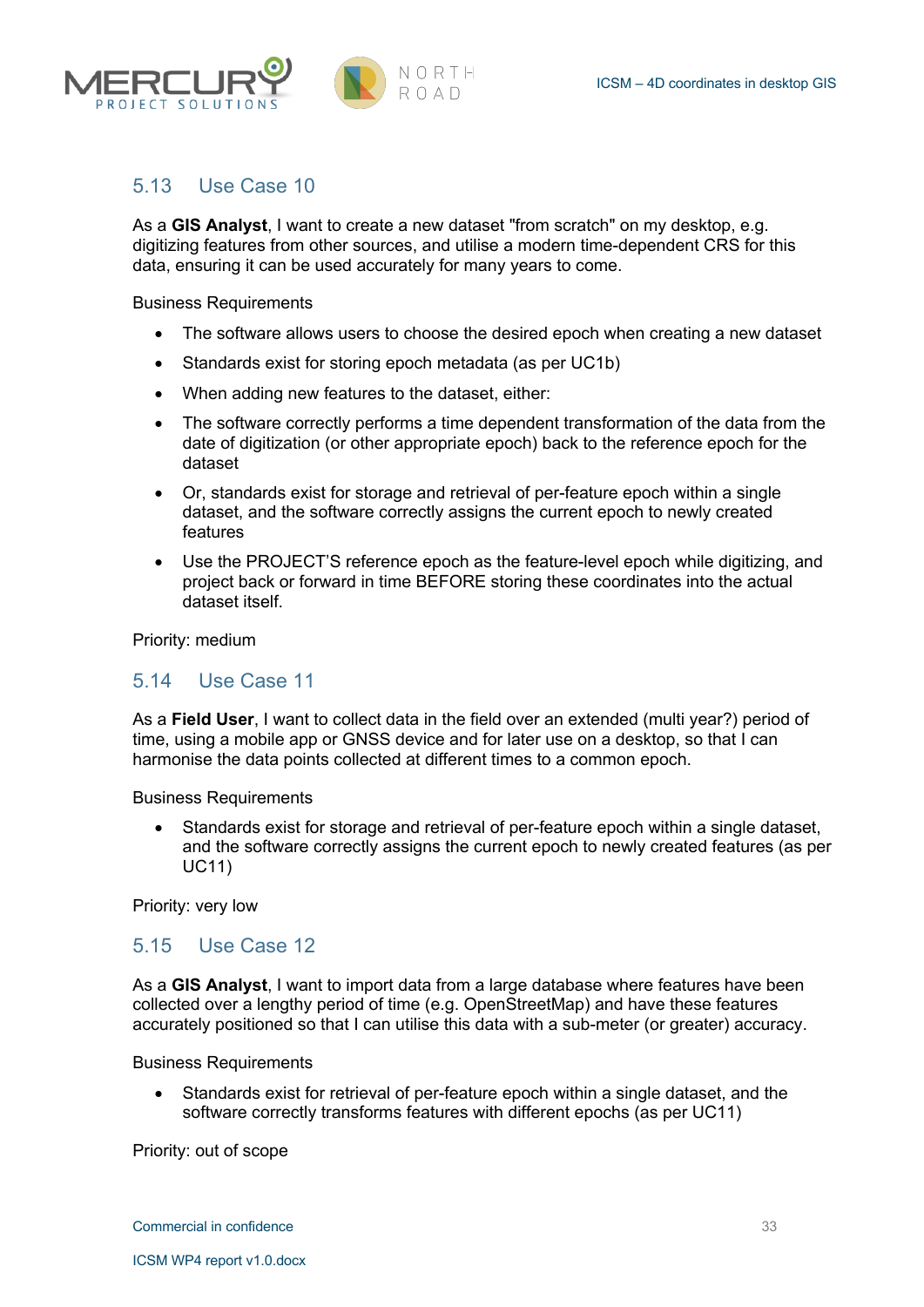

# 6 Appendix 2: Workshop participants

The workshop was held on 7 August 2019, to validate and prioritise the use-cases and requirements underpinning dynamic date support in desktop GIS. Workshop participants are listed in the table below.

*Table 3 Workshop participants*

| <b>Participant</b>    | Title                                     | <b>Affiliation</b>               |
|-----------------------|-------------------------------------------|----------------------------------|
| Kevin Kelly           | Geodesist                                 | Esri Inc.                        |
| Melissa Daley         | Team Leader - Business Intelligence       | <b>Sutherland Shire Council</b>  |
| <b>Scott Strong</b>   | Program Manager Geodetic System           | DPIPWE Tasmania / ICSM           |
| Joel Haasdyk          | GDA2020 Implementation Program<br>Manager | <b>NSW Spatial Services</b>      |
| Mark McLean           | <b>CTO</b>                                | <b>L&amp;M Spatial</b>           |
| <b>Nyall Dawson</b>   | <b>CEO</b>                                | <b>North Road</b>                |
| Maurits van der Vlugt | Director, Location Solutions              | <b>Mercury Project Solutions</b> |